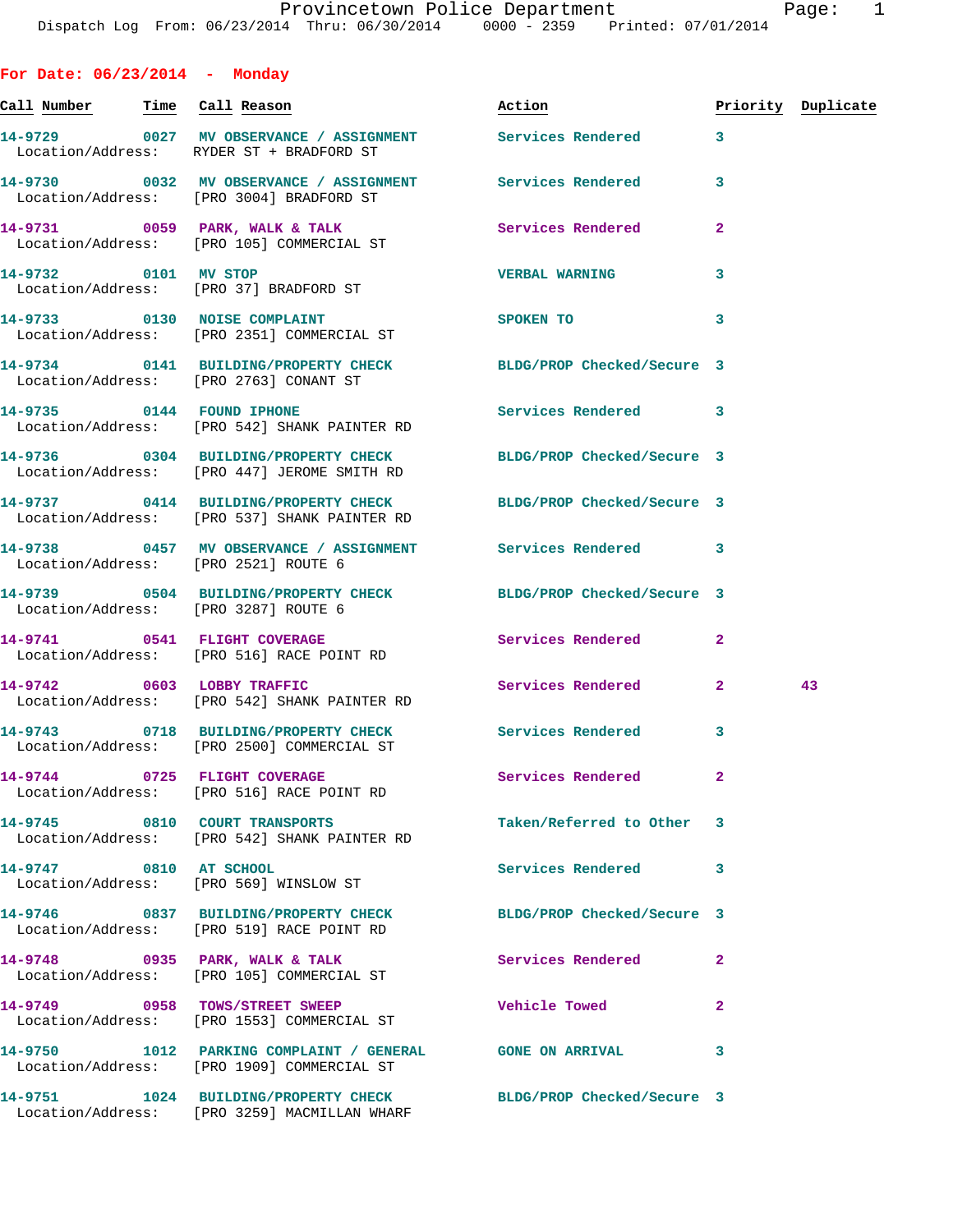|                                   | Provincetown Police Department<br>Dispatch Log From: 06/23/2014 Thru: 06/30/2014 0000 - 2359 Printed: 07/01/2014                   |                            |              | Page: 2 |  |
|-----------------------------------|------------------------------------------------------------------------------------------------------------------------------------|----------------------------|--------------|---------|--|
|                                   | 14-9752 1042 ABDOMINAL/TRANSPORT Transported to Hospital 1<br>Location/Address: [PRO 440] HARRY KEMP WAY                           |                            |              |         |  |
|                                   | 14-9753 1054 INJURED SEAL<br>Location/Address: [PRO 2490] PROVINCELANDS RD                                                         | Taken/Referred to Other 2  |              |         |  |
|                                   | 14-9754 1058 MEDICAL EMERGENCY<br>Location/Address: [PRO 1437] TREMONT ST                                                          | Transported to Hospital 1  |              |         |  |
| Location/Address: JEROME SMITH RD | 14-9755 1108 MV OBSERVANCE / ASSIGNMENT Services Rendered 3                                                                        |                            |              |         |  |
|                                   | 14-9756 1148 MINOR MVA/PAST<br>Location/Address: [PRO 72] PROVINCELANDS RD                                                         | Services Rendered 1        |              |         |  |
| Refer To Arrest: 14-99-AR         | 14-9757 1209 STORE THEFT<br>Location/Address: [PRO 3296] SHANK PAINTER RD                                                          | Arrest(s) Made             | $\mathbf{2}$ |         |  |
|                                   | 14-9758 1225 MV STOP<br>Location/Address: [PRO 1161] WINSLOW ST                                                                    | VERBAL WARNING 3           |              |         |  |
|                                   | 14-9759 1240 LOST RAY BAN GLASSES/FOUND Services Rendered 3<br>Location/Address: [PRO 542] SHANK PAINTER RD                        |                            |              |         |  |
|                                   | 14-9760 1242 PARK, WALK & TALK 1988 Services Rendered 2<br>Location/Address: [PRO 105] COMMERCIAL ST                               |                            |              |         |  |
|                                   | 14-9761 1302 FOUND SUNGLASS CASE                   Services Rendered         3<br>Location/Address:     [PRO 542] SHANK PAINTER RD |                            |              |         |  |
|                                   | 14-9762 1309 FALL/REFUSAL<br>Location/Address: [PRO 285] COMMERCIAL ST                                                             | PATIENT REFUSAL            | $\mathbf{1}$ |         |  |
|                                   | 14-9763 1315 FOUND HONDA KEY<br>Location/Address: [PRO 3296] SHANK PAINTER RD                                                      | Services Rendered 3        |              |         |  |
|                                   | 14-9764 1328 BUILDING/PROPERTY CHECK Services Rendered 3<br>Location/Address: [PRO 75] CAPTAIN BERTIE RD                           |                            |              |         |  |
|                                   | 14-9765 1426 LOST WALLET<br>Location/Address: [PRO 3331] COMMERCIAL ST                                                             | Services Rendered 3        |              |         |  |
| Location/Address: RACE POINT RD   | 14-9766 1432 MV OBSERVANCE / ASSIGNMENT Services Rendered 3                                                                        |                            |              |         |  |
|                                   | 14-9767 1531 TRESPASS<br>Location/Address: [PRO 2028] BAYBERRY AVE                                                                 | Services Rendered 2        |              |         |  |
|                                   | 14-9768 1636 BUILDING/PROPERTY CHECK BLDG/PROP Checked/Secure 3<br>Location/Address: [PRO 1646] WINSLOW ST                         |                            |              |         |  |
| Location/Address: HARRY KEMP WAY  | 14-9769 1646 MV OBSERVANCE / ASSIGNMENT Services Rendered 3                                                                        |                            |              |         |  |
|                                   | 14-9770 1701 LANDLORD/TENANT<br>Location/Address: [PRO 711] BRADFORD ST                                                            | <b>Services Rendered</b> 2 |              |         |  |
|                                   | 14-9771 1806 ASSAULT<br>Location/Address: [PRO 2817] COMMODORE AVE                                                                 | PATIENT REFUSAL            | 1            |         |  |
|                                   | 14-9772 1816 FOUND WALLET/RETURNED Services Rendered<br>Location/Address: [PRO 1953] COMMERCIAL ST                                 |                            | 3            |         |  |
|                                   | 14-9773 1825 MV COMPLAINT<br>Location/Address: [PRO 495] NELSON AVE                                                                | Services Rendered          | $\mathbf{2}$ |         |  |
|                                   | 14-9774 1948 MEDICAL EMERGENCY<br>Location/Address: [PRO 3222] ALDEN ST                                                            | Transported to Hospital 1  |              |         |  |
|                                   | 14-9775 1953 BUILDING/PROPERTY CHECK BLDG/PROP Checked/Secure 3                                                                    |                            |              |         |  |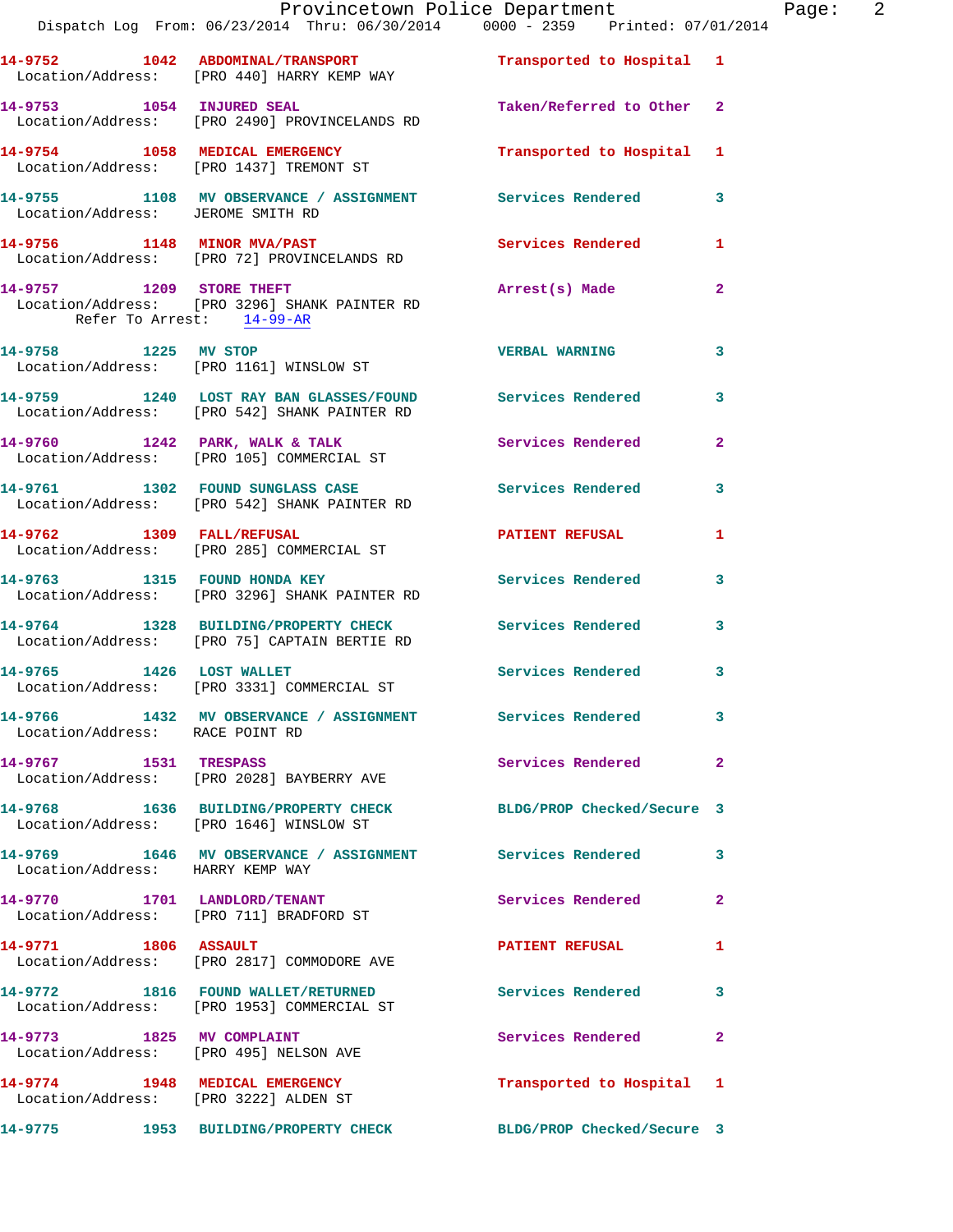|                                                             | Provincetown Police Department<br>Dispatch Log From: 06/23/2014 Thru: 06/30/2014 0000 - 2359 Printed: 07/01/2014 |                            |                |
|-------------------------------------------------------------|------------------------------------------------------------------------------------------------------------------|----------------------------|----------------|
|                                                             | Location/Address: [PRO 3292] COMMERCIAL ST                                                                       |                            |                |
| 14-9776 1955 LOST PAGER                                     | Location/Address: [PRO 1780] JOHNSON ST                                                                          | <b>Services Rendered</b>   | 3              |
|                                                             | 14-9777 1957 BUILDING/PROPERTY CHECK<br>Location/Address: [PRO 306] COMMERCIAL ST                                | BLDG/PROP Checked/Secure 3 |                |
|                                                             | 14-9778 2000 BUILDING/PROPERTY CHECK<br>Location/Address: [PRO 447] JEROME SMITH RD                              | BLDG/PROP Checked/Secure 3 |                |
| Location/Address: [PRO 2513] ROUTE 6                        | 14-9780 2029 MV OBSERVANCE / ASSIGNMENT Services Rendered                                                        |                            | 3              |
| 14-9781 2035 MV STOP                                        | Location/Address: ROUTE 6 + SNAIL RD                                                                             | <b>VERBAL WARNING</b>      | 3              |
|                                                             | 14-9782 2042 BUILDING/PROPERTY CHECK<br>Location/Address: [PRO 1638] COMMERCIAL ST                               | BLDG/PROP Checked/Secure 3 |                |
|                                                             | 14-9783 2052 MEDICAL EMERGENCY<br>Location/Address: [PRO 2605] COMMERCIAL ST                                     | <b>PATIENT REFUSAL</b>     | 1              |
|                                                             | 14-9784 2058 ASSIST CITIZEN<br>Location/Address: [PRO 3430] COMMERCIAL ST                                        | Services Rendered          | 3              |
| Location/Address: [TRU] SHORE RD                            | 14-9786 2119 ASSIST AGENCY / MUTUAL AID Services Rendered                                                        |                            | 3              |
|                                                             | 14-9787 2133 MV COMPLAINT/MOPED<br>Location: [PRO 3431] LOPES SQUARE                                             | Services Rendered          | $\overline{2}$ |
|                                                             | 14-9788 2143 MEDICAL EMERGENCY<br>Location/Address: [PRO 542] SHANK PAINTER RD                                   | <b>PATIENT REFUSAL</b>     | 1              |
| 14-9789 2155 DISORDERLY<br>Location/Address: HARRY KEMP WAY |                                                                                                                  | Services Rendered          | $\overline{a}$ |
| 14-9790 2330 COMPLAINT                                      | Location/Address: [PRO 2716] COMMERCIAL ST                                                                       | <b>SPOKEN TO</b>           | 3              |
|                                                             | 14-9791 2338 SERVE RESTRAINING ORDER<br>Location/Address: [PRO 1790] BRADFORD ST                                 | Could Not Locate           | $\mathbf{2}$   |
| 14-9792 2344 ID/RETURNED                                    | Location/Address: [PRO 3276] COMMERCIAL ST                                                                       | Services Rendered          | 3              |
|                                                             | 14-9793 2351 PARK, WALK & TALK<br>Location/Address: [PRO 105] COMMERCIAL ST                                      | Services Rendered          | $\mathbf{2}$   |
|                                                             | 14-9794 2359 BUILDING/PROPERTY CHECK<br>Location/Address: [PRO 1778] SHANK PAINTER RD                            | BLDG/PROP Checked/Secure 3 |                |
| For Date: $06/24/2014$ - Tuesday                            |                                                                                                                  |                            |                |
| Location/Address: [PRO 2763] CONANT ST                      | 14-9795 0007 BUILDING/PROPERTY CHECK                                                                             | BLDG/PROP Checked/Secure 3 |                |
|                                                             | 14-9796 0014 PARK, WALK & TALK<br>Location/Address: [PRO 539] SHANK PAINTER RD                                   | Services Rendered          | $\mathbf{2}$   |
| 14-9797 0020 MV STOP                                        | Location/Address: WEBSTER PL + BRADFORD ST                                                                       | <b>VERBAL WARNING</b>      | 3              |
|                                                             | 14-9798 0026 MV OBSERVANCE / ASSIGNMENT Services Rendered<br>Location/Address: BRADFORD ST + RYDER ST            |                            | 3              |
|                                                             | 14-9799 0031 MV STOP/VERBAL 89/9<br>Location/Address: CARVER ST + BRADFORD ST                                    | <b>VERBAL WARNING</b>      | 3              |

Page: 3<br><sup>14</sup>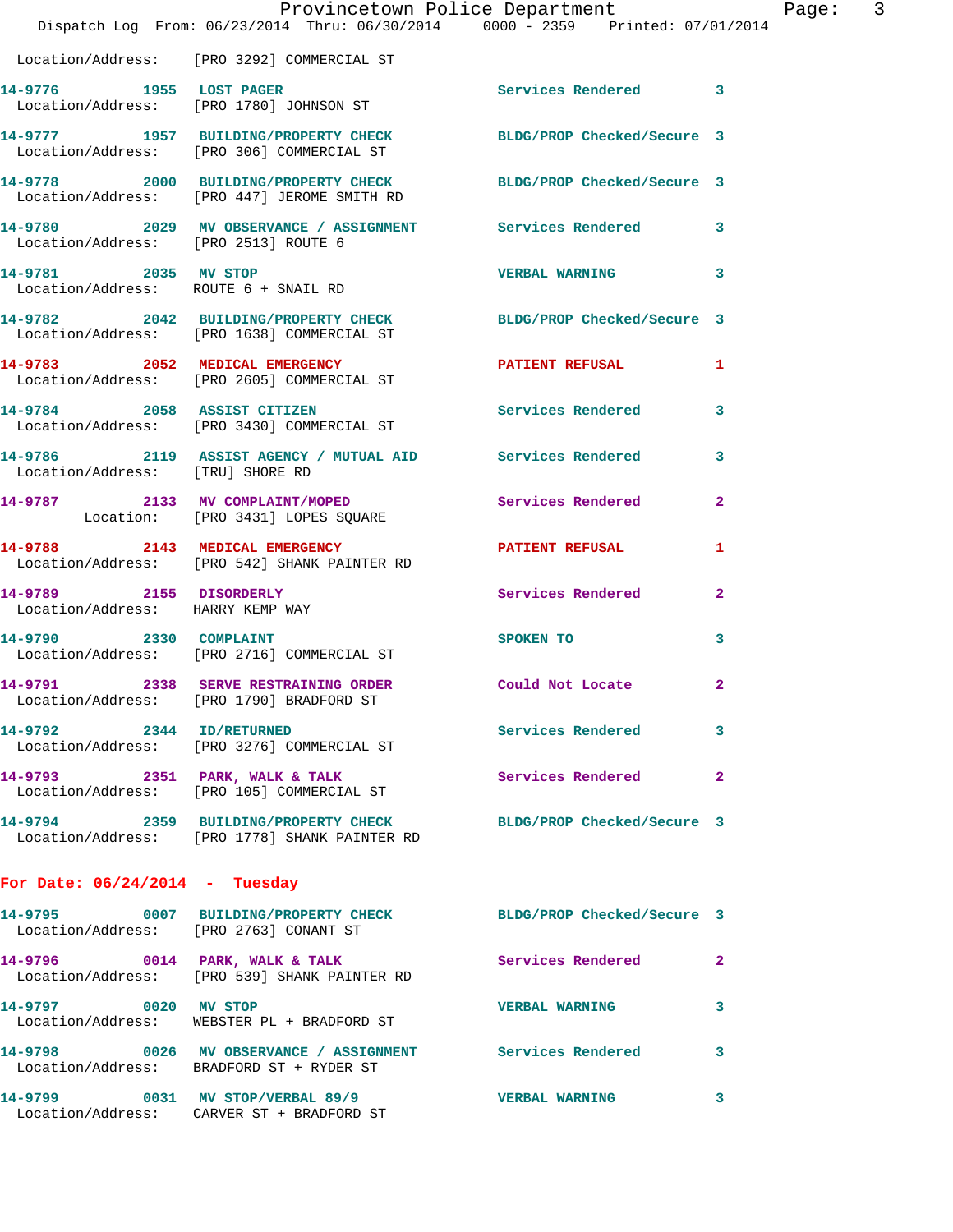|                                                                   | Dispatch Log From: 06/23/2014 Thru: 06/30/2014 0000 - 2359 Printed: 07/01/2014                                  | Provincetown Police Department | Page: 4 |
|-------------------------------------------------------------------|-----------------------------------------------------------------------------------------------------------------|--------------------------------|---------|
|                                                                   | 14-9800 0055 PARK, WALK & TALK (2008) Services Rendered 2<br>Location/Address: [PRO 105] COMMERCIAL ST          |                                |         |
|                                                                   | 14-9802 0118 NOISE COMPLAINT BLDG/PROP Checked/Secure 3<br>Location/Address: [PRO 569] WINSLOW ST               |                                |         |
|                                                                   | 14-9803 0137 MV OBSERVANCE / ASSIGNMENT Services Rendered 3<br>Location/Address: [PRO 94] BRADFORD ST           |                                |         |
|                                                                   | 14-9804 0152 BUILDING/PROPERTY CHECK BLD/PROP CHECKED UNSECUR 3<br>Location/Address: [PRO 338] SHANK PAINTER RD |                                |         |
| Location/Address: WINSLOW ST                                      | 14-9805 0204 SUSPICIOUS ACTIVITY CONE ON ARRIVAL 2                                                              |                                |         |
|                                                                   | 14-9806 0222 PARK, WALK & TALK 6 Services Rendered 2<br>Location/Address: [PRO 539] SHANK PAINTER RD            |                                |         |
|                                                                   | 14-9807 0331 BUILDING/PROPERTY CHECK BLDG/PROP Checked/Secure 3<br>Location/Address: [PRO 306] COMMERCIAL ST    |                                |         |
|                                                                   | 14-9808 0338 BUILDING/PROPERTY CHECK BLDG/PROP Checked/Secure 3<br>Location/Address: [PRO 379] COMMERCIAL ST    |                                |         |
|                                                                   | 14-9809 0422 LOBBY TRAFFIC<br>Location/Address: [PRO 542] SHANK PAINTER RD                                      | Services Rendered 2            | 58      |
|                                                                   | 14-9810 0444 MV OBSERVANCE / ASSIGNMENT Services Rendered 3<br>Location/Address: BRADFORD ST + HOWLAND ST       |                                |         |
|                                                                   | 14-9811 0506 BUILDING/PROPERTY CHECK BLDG/PROP Checked/Secure 3<br>Location/Address: [PRO 530] SHANK PAINTER RD |                                |         |
|                                                                   | 14-9812 0513 MV OBSERVANCE / ASSIGNMENT Services Rendered 3<br>Location: ROUTE 6 I/B BEFORE DUNES EDGE          |                                |         |
|                                                                   | 14-9813 0526 BUILDING/PROPERTY CHECK Services Rendered 3<br>Location/Address: [PRO 3259] MACMILLAN WHARF        |                                |         |
|                                                                   | 14-9814 0531 BUILDING/PROPERTY CHECK Services Rendered 3<br>Location/Address: [PRO 433] RYDER ST EXT            |                                |         |
| Location/Address: [PRO 16] BRADFORD ST                            | 14-9815 0604 BUILDING/PROPERTY CHECK BLDG/PROP Checked/Secure 3                                                 |                                |         |
|                                                                   | 14-9816 0654 NOISE/TRASH PICK-UP<br>Location/Address: [PRO 357] COMMERCIAL ST                                   | SPOKEN TO<br>3                 |         |
| Location/Address: [PRO 2521] ROUTE 6                              | 14-9817 0721 911/PEDESTRIAN SAFETY                                                                              | SPOKEN TO<br>1                 |         |
| 14-9818 0729 MV HIT & RUN<br>Location/Address: [PRO 426] COURT ST |                                                                                                                 | Citation/Warning Issued 2      |         |
| 14-9819 0739 TRAFFIC CONTROL                                      | Location/Address: BRADFORD ST + MILLER HILL RD                                                                  | Services Rendered 3            |         |
| Location/Address: [PRO 571] ALDEN ST                              | 14-9820 0802 BUILDING/PROPERTY CHECK BLDG/PROP Checked/Secure 3                                                 |                                |         |
|                                                                   | 14-9821 0804 PARK, WALK & TALK<br>Location/Address: [PRO 285] COMMERCIAL ST                                     | Services Rendered 2            |         |
| Location/Address: [PRO 2520] PRINCE ST                            | 14-9822 0831 DOG REMOVED FROM MV                                                                                | Taken to Family/Guardian 2     |         |
|                                                                   | 14-9823 0836 SEIZURE/BLEEDING<br>Location/Address: [PRO 37] BRADFORD ST                                         | Transported to Hospital 1      |         |
|                                                                   | 14-9824 0912 MINOR MV ACCIDENT                                                                                  | Services Rendered 1            |         |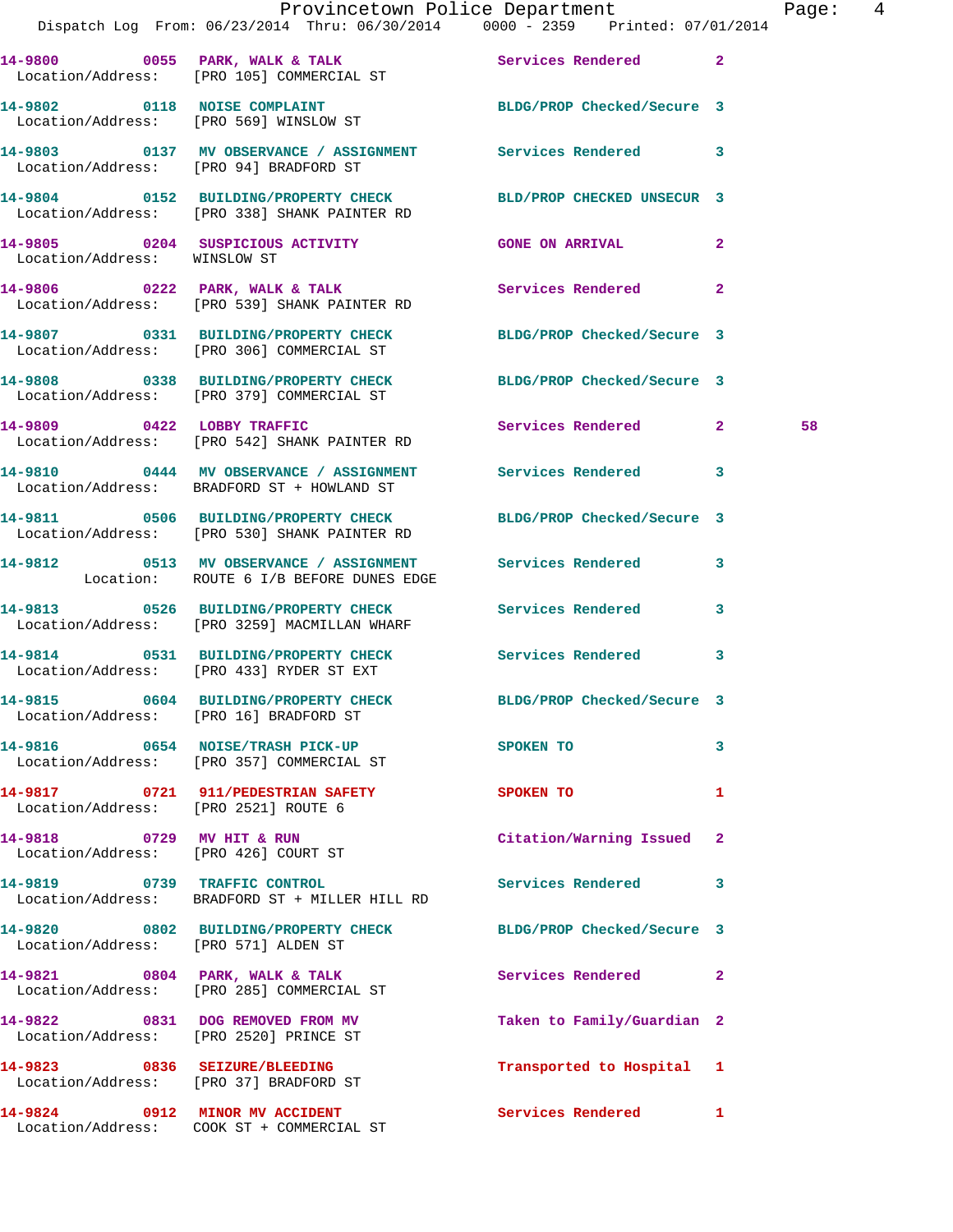Dispatch Log From: 06/23/2014 Thru: 06/30/2014 0000 - 2359 Printed: 07/01/2014

|                                                                                                       | 14-9825 0929 TOWS/STREET SWEEP<br>Location/Address: [PRO 1186] COMMERCIAL ST        | Vehicle Towed              | $\mathbf{2}$   |
|-------------------------------------------------------------------------------------------------------|-------------------------------------------------------------------------------------|----------------------------|----------------|
| 14-9826 0940 LOST BACKPACK/FOUND<br>Location/Address: [PRO 1591] PEARL ST                             |                                                                                     | <b>Services Rendered</b>   | 3              |
|                                                                                                       | 14-9827 1003 REASSURANCE CHECK<br>Location/Address: [PRO 3632] COMMERCIAL ST        | Services Rendered          | 3              |
| Location/Address: [PRO 2513] ROUTE 6                                                                  | 14-9828 1020 MV OBSERVANCE / ASSIGNMENT Services Rendered                           |                            | 3              |
| 14-9829 1033 MV ACCIDENT/MAJOR<br>Location/Address: [PRO 3287] ROUTE 6<br>Refer To Accident: 14-24-AC |                                                                                     | <b>Vehicle Towed</b>       | $\mathbf{1}$   |
| Location/Address: [PRO 512] PRINCE ST                                                                 | 14-9830 1102 BUILDING/PROPERTY CHECK                                                | BLDG/PROP Checked/Secure 3 |                |
| 14-9831 1121 MV VANDALISM                                                                             | Location/Address: [PRO 3912] SHANK PAINTER RD                                       | SPOKEN TO                  | $\overline{2}$ |
| 14-9832 1143 TURTLE IN ROAD                                                                           | Location/Address: [PRO 2540] RACE POINT RD                                          | Services Rendered          | $\overline{a}$ |
| 14-9833 1157 MV DAMAGE                                                                                | Location/Address: [PRO 99] COMMERCIAL ST                                            | Services Rendered          | 1              |
| 14-9834 1224 MV TICKETED                                                                              | Location/Address: [PRO 2994] COMMERCIAL ST                                          | Services Rendered          | $\overline{2}$ |
| 14-9835 1249 MV ACCIDENT<br>Location/Address: [PRO 2479] ROUTE 6                                      |                                                                                     | <b>PATIENT REFUSAL</b>     | 1              |
|                                                                                                       | 14-9836 1301 FOUND NC DRIVER'S LICENSE<br>Location/Address: [PRO 165] COMMERCIAL ST | Services Rendered          | 3              |
|                                                                                                       | 14-9837 1311 LANDLORD/TENANT<br>Location/Address: [PRO 3343] SEASHORE PARK DR       | SPOKEN TO                  | $\mathbf{2}$   |
| 14-9838                                                                                               | 1329 TRAFFIC CONTROL<br>Location/Address: [PRO 3260] BRADFORD ST EXT                | Services Rendered          | 3              |
| 14-9839 1350 MV ACCIDENT<br>Location/Address: [PRO 2519] ROUTE 6<br>Refer To Accident: 14-25-AC       |                                                                                     | Vehicle Towed              | 1              |
| 14-9840 1408 TENANT COMPLAINT                                                                         | Location/Address: [PRO 2163] COMMERCIAL ST                                          | <b>SPOKEN TO</b>           | 3              |
|                                                                                                       | 14-9841 1413 FOUND HONDA KEY/RING<br>Location/Address: [PRO 3121] COMMERCIAL ST     | <b>Services Rendered</b>   | 3              |
|                                                                                                       | 14-9842 1428 SUSPICIOUS ACTIVITY<br>Location/Address: [PRO 3670] SHANK PAINTER RD   | SPOKEN TO                  | $\overline{2}$ |
| Location/Address: COMMERCIAL ST                                                                       | 14-9843 1457 LARCENY / FORGERY / FRAUD Services Rendered                            |                            | $\mathbf{2}$   |
| 14-9844                                                                                               | 1512 MEDICAL EMERGENCY<br>Location: [PRO 3431] LOPES SQUARE                         | <b>PATIENT REFUSAL</b>     | $\mathbf{1}$   |
|                                                                                                       | 14-9845 1528 PARK, WALK & TALK<br>Location/Address: [PRO 2549] WEST VINE ST         | <b>Services Rendered</b>   | $\mathbf{2}$   |
|                                                                                                       | 14-9846 1616 LOST FOOD STAMP CARD<br>Location/Address: [PRO 542] SHANK PAINTER RD   | <b>Services Rendered</b>   | 3              |
| 14-9847 1632 ASSIST CITIZEN                                                                           | Location/Address: [PRO 1809] COMMERCIAL ST                                          | Services Rendered          | $\mathbf{3}$   |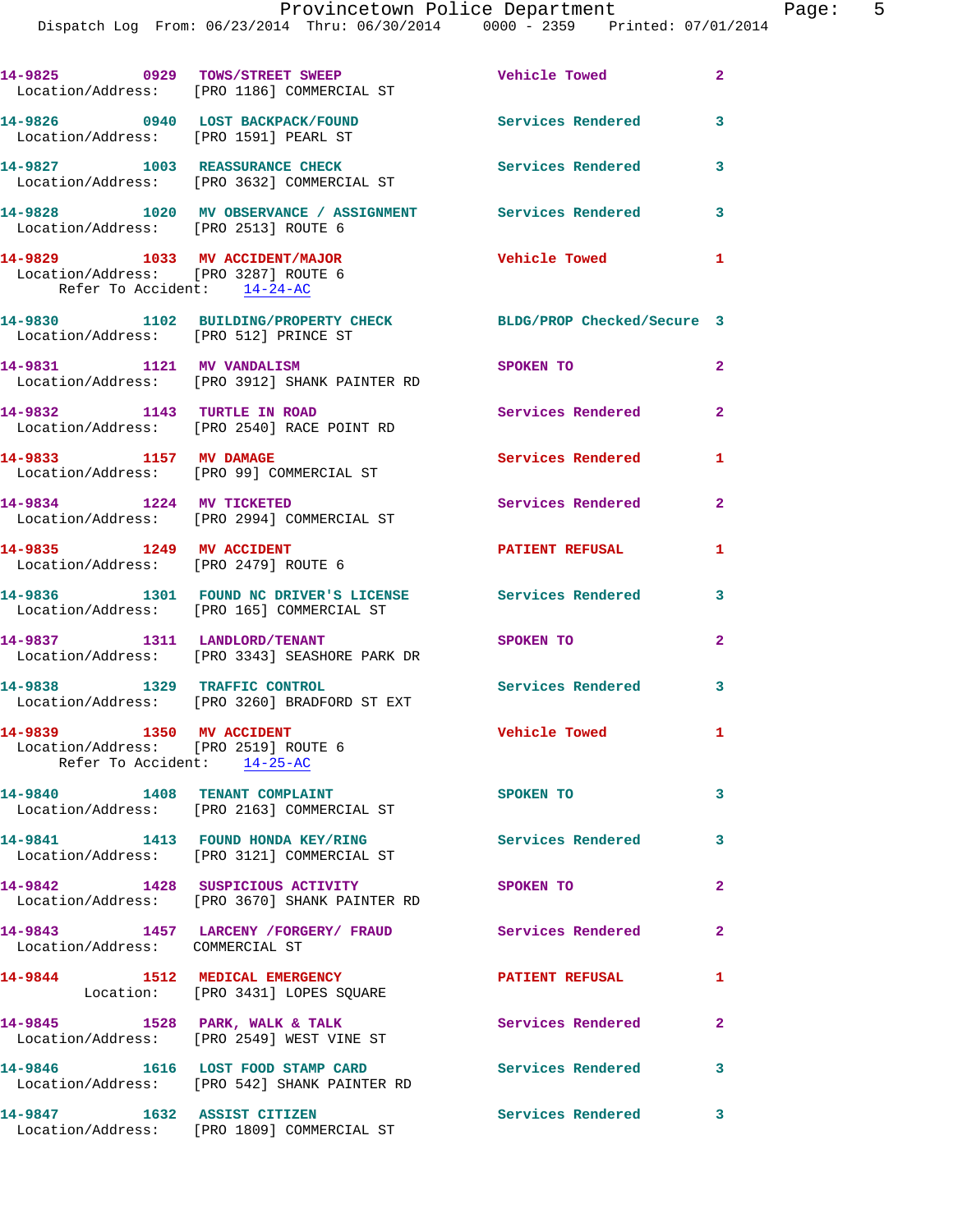| 14-9848 1654 MV COMPLAINT               | Location/Address: [PRO 75] CAPTAIN BERTIES WAY                                                                 | Services Rendered          | $\mathbf{2}$ |
|-----------------------------------------|----------------------------------------------------------------------------------------------------------------|----------------------------|--------------|
|                                         | 14-9849 1723 LOST SONY CAMERA<br>Location/Address: [PRO 2543] MACMILLAN WHARF                                  | Services Rendered          | 3            |
| Location/Address: [PRO 1836] NELSON AVE | 14-9851 1805 DOMESTIC DISTURBANCE/ASSAULT Services Rendered                                                    |                            | 1            |
| 14-9852 1846 HARASSMENT                 | Location/Address: [PRO 1103] SHIPS WAY RD                                                                      | Services Rendered          | $\mathbf{2}$ |
|                                         | 14-9853 1904 MEDICAL EMERGENCY<br>Location/Address: [PRO 356] COMMERCIAL ST                                    | <b>PATIENT REFUSAL</b>     | 1            |
|                                         | 14-9854 1910 LOST KEYS<br>Location/Address: [PRO 542] SHANK PAINTER RD                                         | <b>Services Rendered</b>   | 3            |
| 14-9855 1947 SHOPLIFTING                | Location/Address: [PRO 230] COMMERCIAL ST                                                                      | Services Rendered 3        |              |
| Location/Address: COMMERCIAL ST         | 14-9857 1955 BUILDING/PROPERTY CHECK                                                                           | BLDG/PROP Checked/Secure 3 |              |
|                                         | 14-9856 1957 BUILDING/PROPERTY CHECK<br>Location/Address: [PRO 2994] COMMERCIAL ST                             | BLDG/PROP Checked/Secure 3 |              |
|                                         | 14-9858 2027 MEDICAL EMERGENCY<br>Location/Address: [PRO 269] COMMERCIAL ST                                    | Transported to Hospital 1  |              |
| 14-9859 2044 ANIMAL CALL                | Location/Address: ROUTE 6 + CONWELL ST                                                                         | Services Rendered 2        |              |
|                                         | 14-9860 2102 MEDICAL EMERGENCY<br>Location/Address: [PRO 1113] STANDISH ST                                     | Transported to Hospital 1  |              |
|                                         | 14-9862 2122 PARKING COMPLAINT / GENERAL Citation/Warning Issued 3<br>Location/Address: [PRO 1296] BRADFORD ST |                            |              |
|                                         | 14-9863 2136 BUILDING/PROPERTY CHECK<br>Location/Address: [PRO 182] COMMERCIAL ST                              | BLDG/PROP Checked/Secure 3 |              |
| Location/Address: [PRO 2513] ROUTE 6    | 14-9864 2141 MV OBSERVANCE / ASSIGNMENT Services Rendered 3                                                    |                            |              |
| 14-9865 2204 LOST WALLET                | Location/Address: [PRO 105] COMMERCIAL ST                                                                      | Services Rendered          | 3            |
|                                         | 14-9866 2216 BUILDING/PROPERTY CHECK BLDG/PROP Checked/Secure 3<br>Location/Address: [PRO 519] RACE POINT RD   |                            |              |
| 14-9867 2302 COMPLAINT                  | Location/Address: [PRO 3532] OFF CONWELL ST                                                                    | BLD/PROP CHECKED UNSECUR 3 |              |
| Location/Address: BRADFORD ST           | 14-9868 2322 ASSIST AGENCY / PLYMOUTH PD No Action Required 3                                                  |                            |              |
| For Date: $06/25/2014$ - Wednesday      |                                                                                                                |                            |              |
|                                         | 14-9870 0008 BUILDING/PROPERTY CHECK BLDG/PROP Checked/Secure 3<br>Location/Address: [PRO 2500] COMMERCIAL ST  |                            |              |
| 14-9874<br>0037 BOAT                    | Location: WOODEND LIGHT HOUSE                                                                                  | Taken/Referred to Other 2  |              |
| 14-9871                                 | 0049 PARK, WALK & TALK<br>Location/Address: [PRO 105] COMMERCIAL ST                                            | No Action Required 2       |              |

**14-9873 0128 PARK, WALK & TALK Services Rendered 2**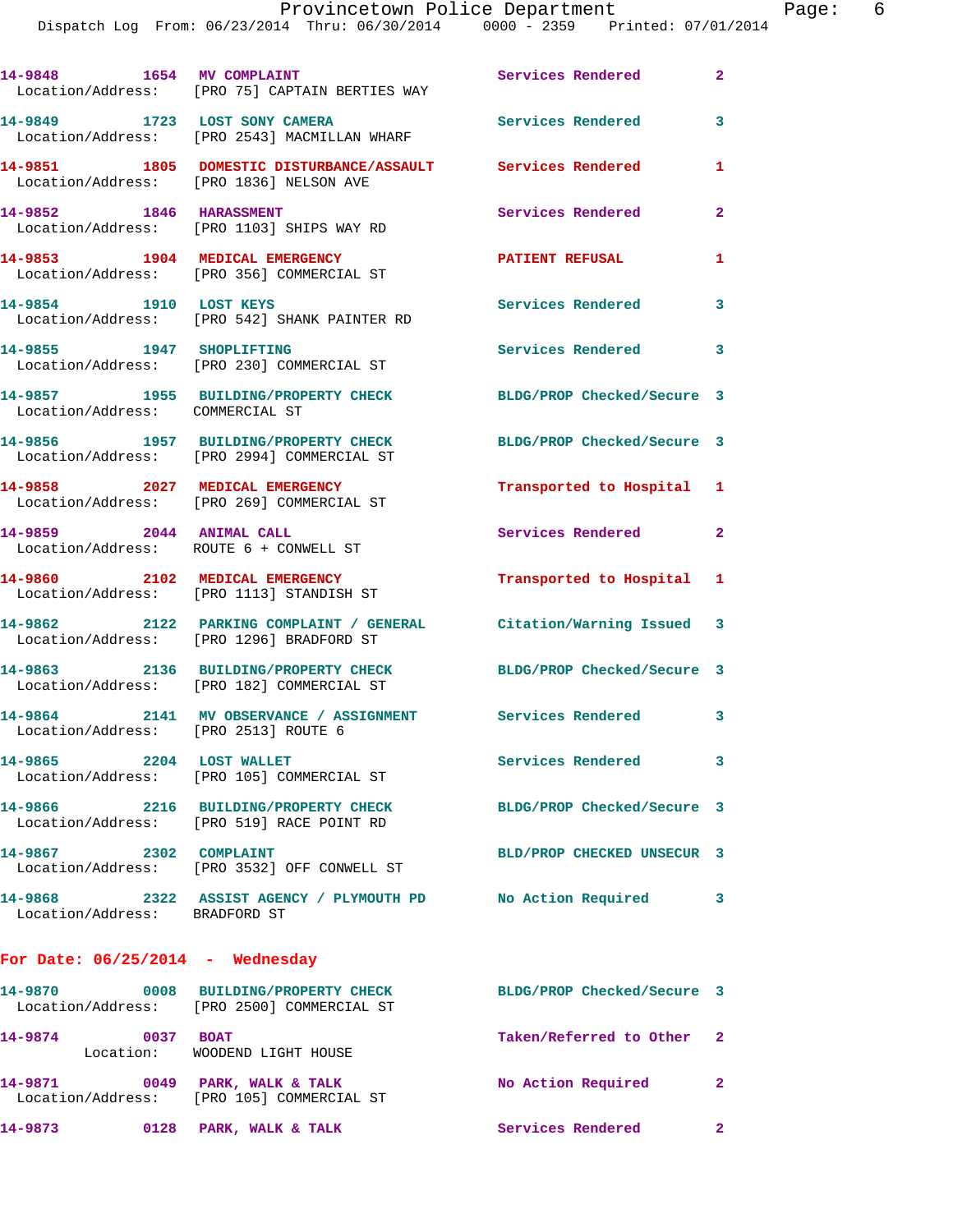|                                                             | Dispatch Log From: 06/23/2014 Thru: 06/30/2014 0000 - 2359 Printed: 07/01/2014                                   | Provincetown Police Department         |              | Page: | 7 |
|-------------------------------------------------------------|------------------------------------------------------------------------------------------------------------------|----------------------------------------|--------------|-------|---|
| Location: DOWN TOWN                                         |                                                                                                                  |                                        |              |       |   |
|                                                             | 14-9875 0136 BUILDING/PROPERTY CHECK BLDG/PROP Checked/Secure 3<br>Location/Address: [PRO 175] COMMERCIAL ST     |                                        |              |       |   |
|                                                             | 14-9877 0152 BUILDING/PROPERTY CHECK BLDG/PROP Checked/Secure 3<br>Location/Address: [PRO 1638] COMMERCIAL ST    |                                        |              |       |   |
|                                                             | 14-9878 0200 LOBBY TRAFFIC<br>Location/Address: [PRO 542] SHANK PAINTER RD                                       | Services Rendered 2                    |              | 29    |   |
|                                                             | 14-9879 0208 DISTURBANCE<br>Location/Address: [PRO 399] COMMERCIAL ST                                            | <b>SPOKEN TO</b><br>$\mathbf{1}$       |              |       |   |
|                                                             | 14-9881 0307 ASSIST AGENCY / HARWICH<br>Location/Address: [PRO 542] SHANK PAINTER RD                             | Taken/Referred to Other 3              |              |       |   |
|                                                             | 14-9880 0311 BUILDING/PROPERTY CHECK BLDG/PROP Checked/Secure 3<br>Location/Address: [PRO 1778] SHANK PAINTER RD |                                        |              |       |   |
|                                                             | 14-9882 0401 BUILDING/PROPERTY CHECK BLDG/PROP Checked/Secure 3<br>Location/Address: [PRO 2763] CONANT ST        |                                        |              |       |   |
|                                                             | 14-9883 0502 BUILDING/PROPERTY CHECK BLDG/PROP Checked/Secure 3<br>Location/Address: [PRO 1778] SHANK PAINTER RD |                                        |              |       |   |
|                                                             | 14-9884 0514 BUILDING/PROPERTY CHECK BLDG/PROP Checked/Secure 3<br>Location/Address: [PRO 2490] PROVINCELANDS RD |                                        |              |       |   |
|                                                             | 14-9885 0526 MV OBSERVANCE / ASSIGNMENT<br>Location: ROUTE 6 I/B BETWEEN SNAIL-HOWLAND                           | No Action Required 3                   |              |       |   |
|                                                             | 14-9886 0553 MV STOP<br>Location/Address: [PRO 3099] SHANK PAINTER RD                                            | VERBAL WARNING 3                       |              |       |   |
|                                                             | 14-9887 0557 BUILDING/PROPERTY CHECK BLDG/PROP Checked/Secure 3<br>Location/Address: [PRO 1638] COMMERCIAL ST    |                                        |              |       |   |
|                                                             | 14-9888 0557 FLIGHT COVERAGE<br>Location/Address: [PRO 516] RACE POINT RD                                        | Services Rendered 2                    |              |       |   |
| Location/Address: BREWSTER ST                               | 14-9889           0604 COMPLAINT RENTAL SCAM                 No Action Required         3                        |                                        |              |       |   |
|                                                             | 14-9890 0729 PARK, WALK & TALK 3 Services Rendered<br>Location/Address: [PRO 105] COMMERCIAL ST                  |                                        | $\mathbf{2}$ |       |   |
| Location/Address: LAW ST                                    | 14-9891 0739 ANIMAL CALL/DEAD SEAGULL Services Rendered 2                                                        |                                        |              |       |   |
|                                                             | 14-9892 0758 BUILDING/PROPERTY CHECK<br>Location/Address: [PRO 2483] COMMERCIAL ST                               | BLDG/PROP Checked/Secure 3             |              |       |   |
|                                                             | 14-9893 0807 SCHOOL CROSSING<br>Location/Address: [PRO 569] WINSLOW ST                                           | Services Rendered 3                    |              |       |   |
|                                                             | 14-9894 0813 BUILDING/PROPERTY CHECK BLDG/PROP Checked/Secure 3<br>Location/Address: [PRO 2206] COMMERCIAL ST    |                                        |              |       |   |
| Location/Address: [PRO 2479] ROUTE 6                        | 14-9895 0832 MV OBSERVANCE / ASSIGNMENT Services Rendered 3                                                      |                                        |              |       |   |
| 14-9896 0839 MV STOP<br>Location/Address: [PRO 521] ROUTE 6 |                                                                                                                  | No Action Required                     | 3            |       |   |
|                                                             | 14-9897 0914 ASSIST CITIZEN<br>Location/Address: [PRO 1103] SHIPS WAY RD                                         | Services Rendered                      | 3            |       |   |
|                                                             | 14-9898 0919 MV COMPLAINT/SPEEDING<br>Location/Address: [PRO 99] COMMERCIAL ST                                   | <b>Services Rendered 22 Services</b> 2 |              |       |   |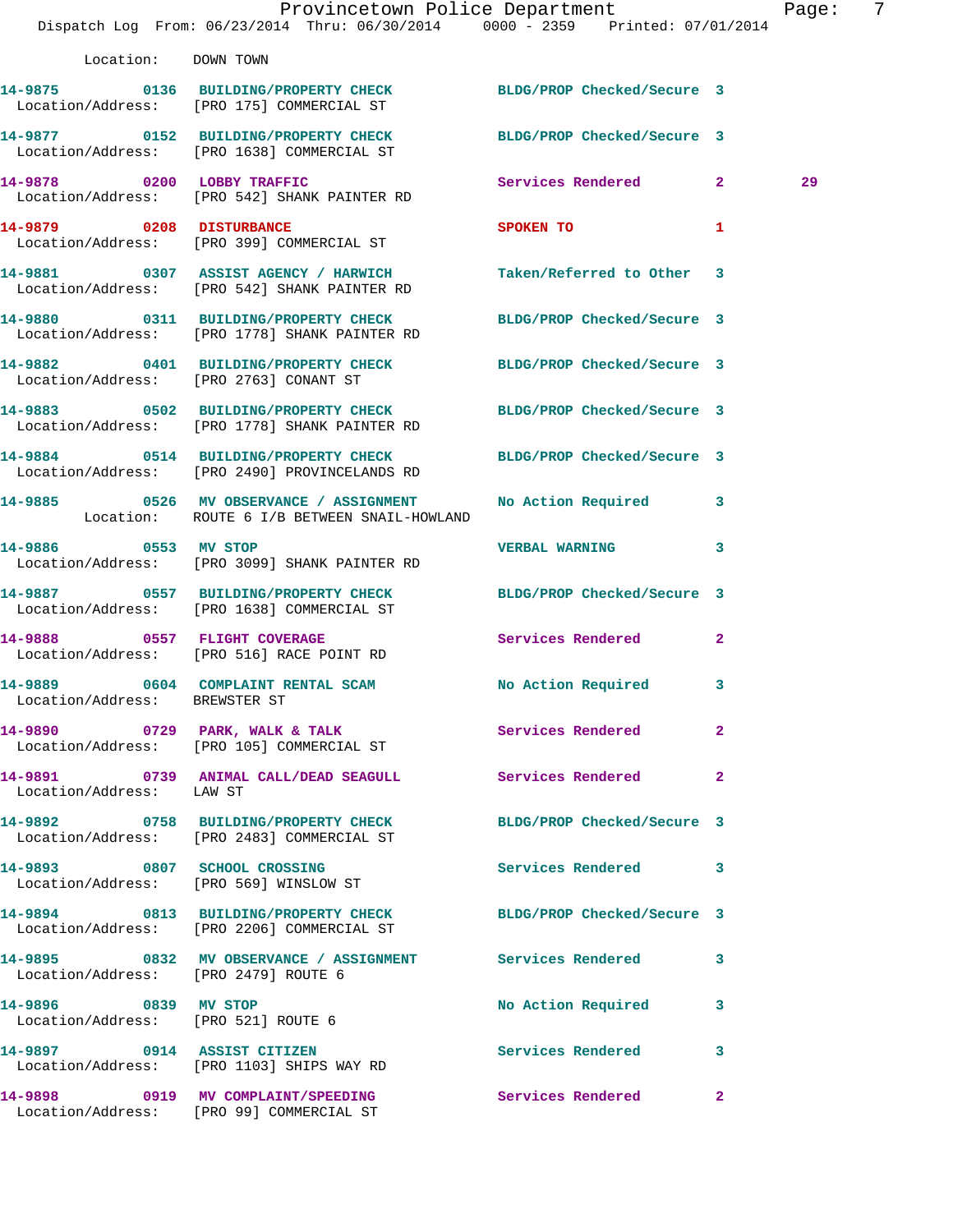|                                                              | Provincetown Police Department<br>Dispatch Log From: 06/23/2014 Thru: 06/30/2014 0000 - 2359 Printed: 07/01/2014     |                          | Page: 8        |
|--------------------------------------------------------------|----------------------------------------------------------------------------------------------------------------------|--------------------------|----------------|
| Location/Address: COMMERCIAL ST                              | 14-9903 0920 LANDLORD/TENANT SPOKEN TO                                                                               |                          | $\mathbf{2}$   |
|                                                              | 14-9899 0929 MV STOP<br>Location/Address: [PRO 2518] ROUTE 6                                                         | No Action Required 3     |                |
|                                                              | 14-9900 0932 MV OBSERVANCE / ASSIGNMENT Services Rendered 3<br>Location/Address: [PRO 99] COMMERCIAL ST              |                          |                |
|                                                              | 14-9901      0939 MV OBSERVANCE / ASSIGNMENT      Services Rendered      3<br>Location/Address:   [PRO 3440] ROUTE 6 |                          |                |
| Location/Address: [PRO 3287] ROUTE 6                         | 14-9902 0949 BUILDING/PROPERTY CHECK BLDG/PROP Checked/Secure 3                                                      |                          |                |
| Location: RACE POINT ROAD                                    | 14-9904 1002 MV OBSERVANCE / ASSIGNMENT Services Rendered 3                                                          |                          |                |
| 14-9905 1004 MV STOP<br>Location/Address: [PRO 2513] ROUTE 6 |                                                                                                                      | <b>VERBAL WARNING</b>    | 3              |
| 14-9906 1007 MV COMPLAINT<br>Location/Address: COMMERCIAL ST |                                                                                                                      | Services Rendered 2      |                |
| Location/Address: [PRO 2479] ROUTE 6                         | 14-9907 1011 MV STOP                                                                                                 | <b>VERBAL WARNING</b>    | $\mathbf{3}$   |
| Refer To Accident: 14-26-AC                                  | 14-9908 1017 MV ACCIDENT<br>Location/Address: [PRO 2512] JEROME SMITH RD                                             | GONE ON ARRIVAL 1        |                |
|                                                              | 14-9910 1025 MV STOP<br>Location/Address: [PRO 2540] RACE POINT RD                                                   | <b>VERBAL WARNING</b>    | 3              |
|                                                              | 14-9909 1039 MV COMPLAINT<br>Location/Address: [PRO 1780] JOHNSON ST                                                 | <b>GONE ON ARRIVAL</b>   | $\overline{2}$ |
|                                                              | 14-9911 1112 SERVICE CALL<br>Location/Address: [PRO 1809] COMMERCIAL ST                                              | Services Rendered 3      |                |
| 14-9912 1131 ANIMAL CALL                                     | Location/Address: [PRO 537] SHANK PAINTER RD                                                                         | Services Rendered 2      |                |
| 14-9913 1137 MV COMPLAINT                                    | Location/Address: [PRO 1976] COMMERCIAL ST                                                                           | <b>GONE ON ARRIVAL</b>   | $\mathbf{2}$   |
|                                                              | 14-9914 1143 PARK, WALK & TALK<br>Location/Address: [PRO 105] COMMERCIAL ST                                          | Services Rendered        | $\mathbf{2}$   |
| Location/Address: [PRO 571] ALDEN ST                         | 14-9915 1155 BUILDING/PROPERTY CHECK BLDG/PROP Checked/Secure 3                                                      |                          |                |
|                                                              | 14-9916 1225 SUSPICIOUS PERSON<br>Location/Address: [PRO 488] MAYFLOWER AVE                                          | <b>Services Rendered</b> | $\mathbf{2}$   |
|                                                              | 14-9917 1320 ANIMAL CALL/FOUND DOG Services Rendered<br>Location/Address: PRISCILLA ALDEN RD + BRADFORD ST           |                          | $\mathbf{2}$   |
|                                                              | 14-9918 1323 SERVICE CALL/FINGERPRINTING Services Rendered 3<br>Location/Address: [PRO 542] SHANK PAINTER RD         |                          |                |
|                                                              | 14-9919 1416 FOLLOW UP<br>Location/Address: [PRO 1158] WINSLOW ST<br>Refer To Arrest: 14-66-AR                       | Services Rendered        | $\mathbf{2}$   |
|                                                              |                                                                                                                      |                          |                |

**14-9920 1426 ANIMAL CALL/WALK THRU Services Rendered 2**  Location/Address: [PRO 2368] SHANK PAINTER RD **14-9921 1446 SHOPLIFTING Services Rendered 3**  Location/Address: [PRO 230] COMMERCIAL ST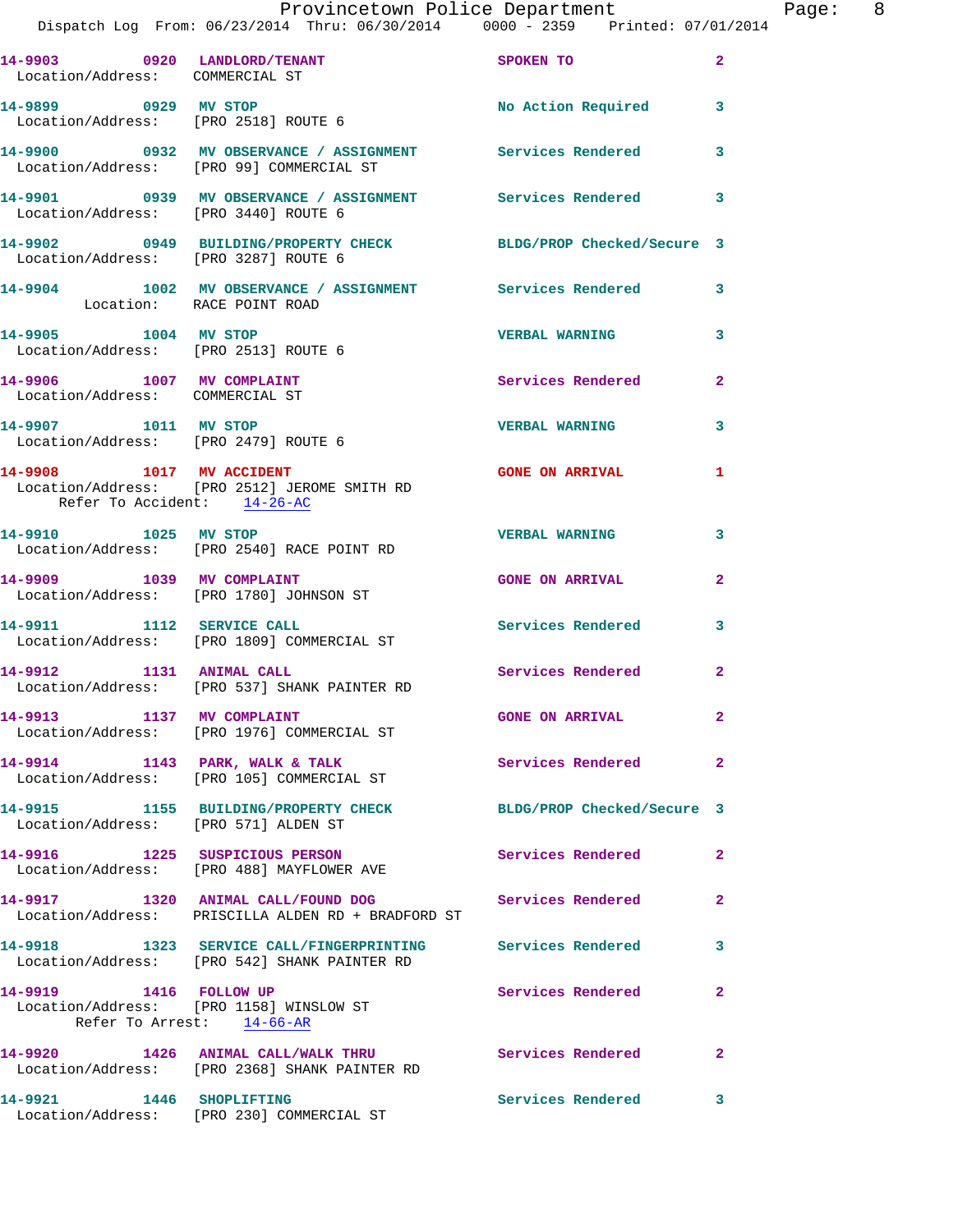|                                                          | Provincetown Police Department Page: 9<br>Dispatch Log From: 06/23/2014 Thru: 06/30/2014   0000 - 2359   Printed: 07/01/2014 |                         |                            |
|----------------------------------------------------------|------------------------------------------------------------------------------------------------------------------------------|-------------------------|----------------------------|
|                                                          | 14-9922 1559 FOLLOW UP SPOKEN TO<br>Location/Address: [PRO 1459] COMMERCIAL ST                                               |                         | $\overline{\phantom{0}}$ 2 |
|                                                          | 14-9923 1610 MEDICAL EMERGENCY/D.O.T. Transported to Hospital 1<br>Location/Address: [PRO 440] HARRY KEMP WAY                |                         |                            |
| Location/Address: CONWELL ST                             | 14-9924 1626 MV OBSERVANCE / ASSIGNMENT Services Rendered 3                                                                  |                         |                            |
| 14-9925 1650 MV STOP                                     | Location/Address: WINSLOW ST                                                                                                 | <b>VERBAL WARNING</b> 3 |                            |
| Location/Address: [PRO 2518] ROUTE 6                     | 14-9926 1745 MV OBSERVANCE / ASSIGNMENT Services Rendered 3                                                                  |                         |                            |
|                                                          | 14-9927 1752 911 GENERAL/HANGUP Services Rendered 1<br>Location/Address: [PRO 1158] WINSLOW ST                               |                         |                            |
|                                                          | 14-9928 1823 BUILDING/PROPERTY CHECK BLDG/PROP Checked/Secure 3<br>Location/Address: [PRO 519] RACE POINT RD                 |                         |                            |
| Location/Address: STANDISH ST                            | 14-9930 1850 PARKING / GENERAL No Action Required 3                                                                          |                         |                            |
|                                                          | 14-9931 1908 MV OBSERVANCE / ASSIGNMENT Services Rendered 3<br>Location/Address: [PRO 1892] SHANK PAINTER RD                 |                         |                            |
|                                                          | 14-9932 1914 PARKING COMPLAINT / GENERAL Citation/Warning Issued 3<br>Location/Address: [PRO 2136] COMMERCIAL ST             |                         |                            |
|                                                          | 14-9933 1918 COMPLAINT/STOLEN PHONE No Action Required 3<br>Location: [PRO 3431] LOPES SQUARE                                |                         |                            |
| 14-9934 1920 MV STOP<br>Location/Address: RACE POINT RD  |                                                                                                                              | <b>VERBAL WARNING</b>   | 3                          |
| Location/Address: COMMERCIAL ST                          | 14-9935 1939 MEDICAL EMERGENCY Transported to Hospital 1                                                                     |                         |                            |
|                                                          | 14-9936 1949 BIKE GENERAL<br>Location/Address: [PRO 1895] BRADFORD ST                                                        | No Action Required 2    |                            |
| 14-9937 2004 MV ACCIDENT<br>Location/Address: JOHNSON ST |                                                                                                                              | SPOKEN TO               | $\mathbf{1}$               |
|                                                          | 14-9938 2017 BUILDING/PROPERTY CHECK BLDG/PROP Checked/Secure 3<br>Location/Address: [PRO 2500] COMMERCIAL ST                |                         |                            |
| 14-9939 2035 MV STOP                                     | Location/Address: BRADFORD ST + WINSLOW ST                                                                                   | VERBAL WARNING 3        |                            |
|                                                          | 14-9941 2117 BUILDING/PROPERTY CHECK BLDG/PROP Checked/Secure 3<br>Location/Address: [PRO 530] SHANK PAINTER RD              |                         |                            |
| 14-9942 2138 MV STOP                                     | Location/Address: SNAIL RD + COMMERCIAL ST                                                                                   | <b>VERBAL WARNING</b>   | 3                          |
| 14-9943 2144 MV STOP                                     | Location/Address: COMMERCIAL ST + BRADFORD ST                                                                                | <b>VERBAL WARNING</b>   | 3                          |
| 14-9944 2156 MV STOP                                     | Location/Address: [PRO 3430] COMMERCIAL ST                                                                                   | <b>VERBAL WARNING</b>   | 3                          |
|                                                          | 14-9945 2159 BUILDING/PROPERTY CHECK BLDG/PROP Checked/Secure 3<br>Location/Address: [PRO 1638] COMMERCIAL ST                |                         |                            |
| 14-9946 2214 MV STOP                                     | Location/Address: BRADFORD ST + PRISCILLA ALDEN RD                                                                           | VERBAL WARNING 3        |                            |
| 14-9947 2248 COMPLAINT                                   |                                                                                                                              | No Action Required 3    |                            |

Location/Address: [PRO 3443] COMMERCIAL ST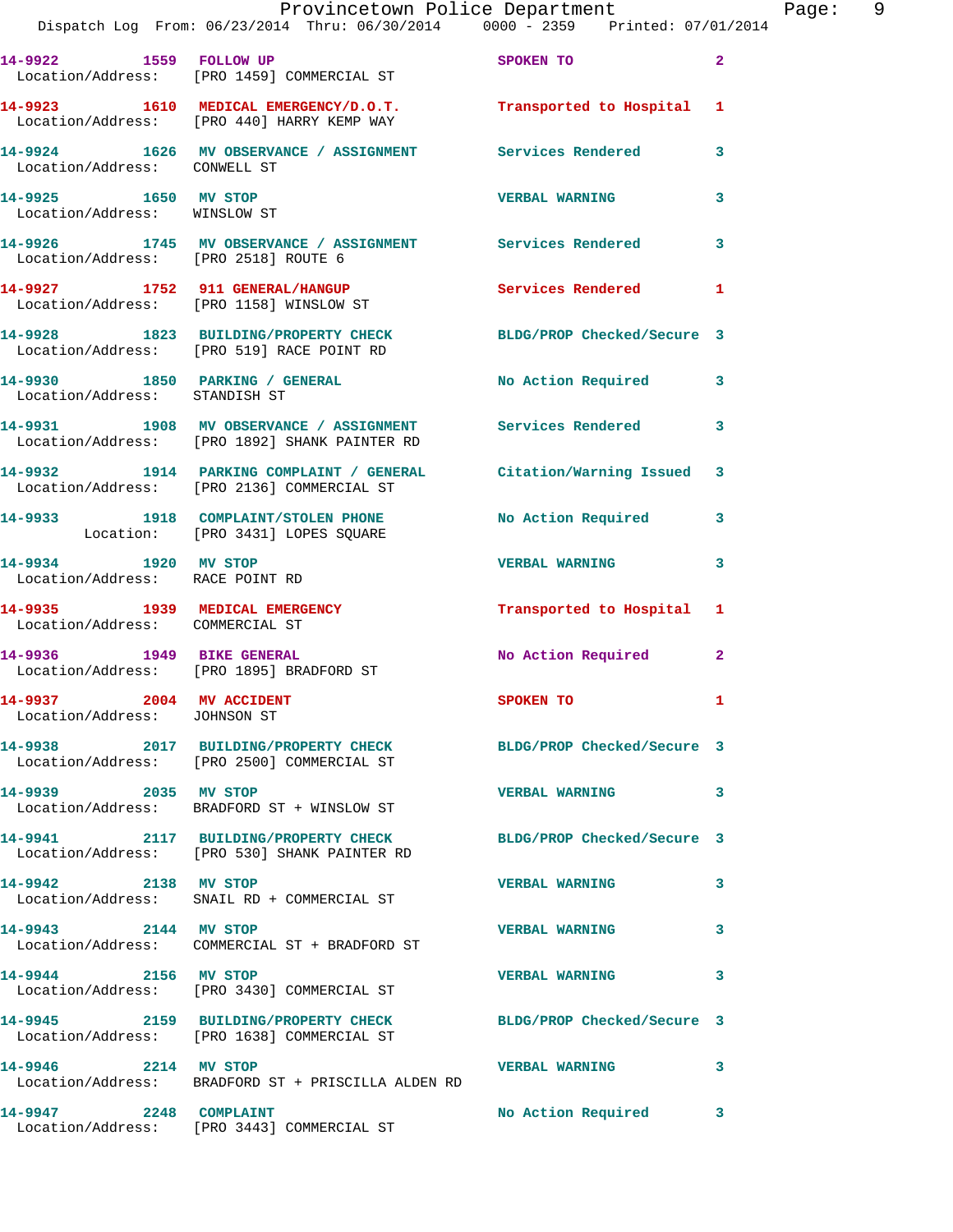Dispatch Log From: 06/23/2014 Thru: 06/30/2014 0000 - 2359 Printed: 07/01/2014

| Location: CENTER ROAM                                             | 14-9948 2315 PARK, WALK & TALK                                                                                   | No Action Required 2       |                    |
|-------------------------------------------------------------------|------------------------------------------------------------------------------------------------------------------|----------------------------|--------------------|
|                                                                   | 14-9949 2318 MEDICAL EMERGENCY Services Rendered 1<br>Location/Address: [PRO 542] SHANK PAINTER RD               |                            |                    |
| 14-9950 2333 MV COMPLAINT<br>Location/Address: ROUTE 6 + SNAIL RD |                                                                                                                  | Taken/Referred to Other    | 2                  |
|                                                                   | 14-9951 2337 DOMESTIC DISTURBANCE/ASSAULT SPOKEN TO<br>Location/Address: [PRO 175] COMMERCIAL ST                 |                            | 1                  |
| 14-9963 2343 DECEASED FOX<br>Location/Address: ROUTE 6            |                                                                                                                  | Taken/Referred to Other    | 2                  |
|                                                                   | 14-9952 2348 MEDICAL EMERGENCY<br>Location/Address: [PRO 3296] SHANK PAINTER RD                                  | Transported to Hospital 1  |                    |
| For Date: $06/26/2014$ - Thursday                                 |                                                                                                                  |                            |                    |
| Location/Address: COMMERCIAL ST                                   | 14-9954 0005 MEDICAL EMERGENCY                                                                                   | Transported to Hospital 1  |                    |
|                                                                   | 14-9962 0009 ASSIST CITIZEN<br>Location/Address: [PRO 542] SHANK PAINTER RD                                      | <b>SPOKEN TO</b>           | 3                  |
|                                                                   | 14-9953 0016 BUILDING/PROPERTY CHECK BLDG/PROP Checked/Secure 3<br>Location/Address: [PRO 444] HIGH POLE HILL    |                            |                    |
| 14-9955 0022 BAR CHECK                                            | Location/Address: [PRO 3443] COMMERCIAL ST                                                                       | No Action Required 2       |                    |
|                                                                   | 14-9956 0022 BUILDING/PROPERTY CHECK BLDG/PROP Checked/Secure 3<br>Location/Address: [PRO 2492] WINSLOW ST       |                            |                    |
| 14-9957 0029 BAR CHECK                                            | Location/Address: [PRO 3236] COMMERCIAL ST                                                                       | No Action Required 2       |                    |
|                                                                   | 14-9958 0031 SUSPICIOUS ACTIVITY SPOKEN TO<br>Location/Address: [PRO 444] HIGH POLE HILL                         |                            | $\mathbf{2}$       |
| 14-9959 0033 BAR CHECK                                            | Location/Address: [PRO 208] COMMERCIAL ST                                                                        | No Action Required         | $\mathbf{2}$       |
| 14-9960 0034 BAR CHECK                                            | Location/Address: [PRO 208] COMMERCIAL ST                                                                        | No Action Required         | 2                  |
| 14-9961 0039 ALARM - GENERAL                                      | Location/Address: [PRO 3945] GEORGES PATH                                                                        | BLDG/PROP Checked/Secure 1 |                    |
|                                                                   | 14-9965 0123 MV OBSERVANCE / ASSIGNMENT No Action Required<br>Location/Address: BRADFORD ST + RYDER ST           |                            | 3                  |
| 14-9966 0129 MV STOP                                              | Location/Address: CEMETERY RD + WAREHAM ST                                                                       | <b>VERBAL WARNING</b>      | 3                  |
| 14-9968 0142 MV STOP<br>Location/Address: RYDER ST                | Refer To Arrest: 14-101-AR                                                                                       | Arrest(s) Made             | 3                  |
|                                                                   | 14-9969 0223 BUILDING/PROPERTY CHECK BLDG/PROP Checked/Secure 3<br>Location/Address: [PRO 1778] SHANK PAINTER RD |                            |                    |
|                                                                   | 14-9970 0331 LOBBY TRAFFIC<br>Location/Address: [PRO 542] SHANK PAINTER RD                                       | Services Rendered          | 29<br>$\mathbf{2}$ |
| 14-9971 0349 ASSIST AGENCY / WPD                                  | Location: [WEL] WELLFLEET PD                                                                                     | Services Rendered 3        |                    |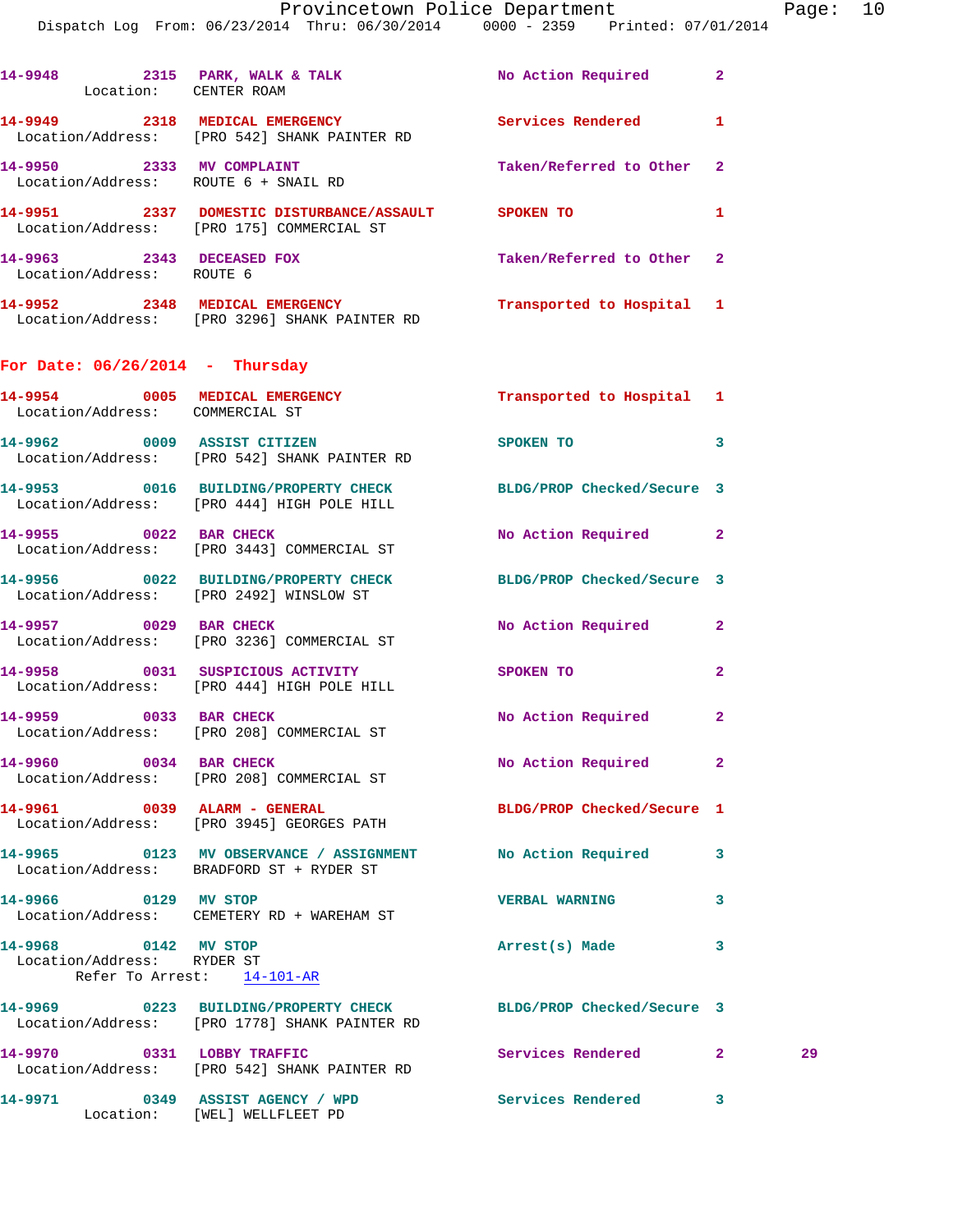|                                       | Provincetown Police Department<br>Dispatch Log From: 06/23/2014 Thru: 06/30/2014 0000 - 2359 Printed: 07/01/2014 |                            |                |
|---------------------------------------|------------------------------------------------------------------------------------------------------------------|----------------------------|----------------|
|                                       | 14-9972 0506 BUILDING/PROPERTY CHECK BLDG/PROP Checked/Secure 3<br>Location/Address: [PRO 530] SHANK PAINTER RD  |                            |                |
|                                       | 14-9973 0508 BUILDING/PROPERTY CHECK BLDG/PROP Checked/Secure 3<br>Location/Address: [PRO 447] JEROME SMITH RD   |                            |                |
|                                       | 14-9974 0531 FOUND WALLET/RETURNED<br>Location/Address: [PRO 2251] COMMERCIAL ST                                 | No Action Required         | 3              |
| Location/Address: [PRO 3440] ROUTE 6  | 14-9975 0554 MV OBSERVANCE / ASSIGNMENT Services Rendered                                                        |                            | 3              |
| 14-9976 0720 HAZARDS                  | Location/Address: [PRO 2479] ROUTE 6                                                                             | SPOKEN TO                  | $\mathbf{2}$   |
| Location/Address: CONWELL ST          | 14-9977 0743 MV OBSERVANCE / ASSIGNMENT Services Rendered                                                        |                            | 3              |
|                                       | 14-9978 0745 LOST CAMERA<br>Location/Address: [PRO 542] SHANK PAINTER RD                                         | Services Rendered          | 3              |
| Location/Address: [PRO 2479] ROUTE 6  | 14-9979 0750 MV OBSERVANCE / ASSIGNMENT Services Rendered                                                        |                            | 3              |
|                                       | 14-9980 0756 SERVICE CALL/SCHOOL<br>Location/Address: [PRO 569] WINSLOW ST                                       | Services Rendered          | 3              |
| Location/Address: [PRO 3287] ROUTE 6  | 14-9981 0826 BUILDING/PROPERTY CHECK BLDG/PROP Checked/Secure 3                                                  |                            |                |
|                                       | 14-9982 0832 PARK, WALK & TALK<br>Location/Address: [PRO 285] COMMERCIAL ST                                      | Services Rendered          | $\overline{a}$ |
| Location/Address: HARRY KEMP WAY      | 14-9983 0920 FIREARMS / WEAPONS                                                                                  | Could Not Locate           | $\mathbf{2}$   |
| 14-9984 0937 FOLLOW UP                | Location/Address: [PRO 2984] COMMERCIAL ST                                                                       | <b>Services Rendered</b>   | $\overline{a}$ |
|                                       | 14-9986 0945 BUILDING/PROPERTY CHECK BLDG/PROP Checked/Secure 3<br>Location/Address: [PRO 3317] CEMETERY RD      |                            |                |
|                                       | 14-9987 0953 BUILDING/PROPERTY CHECK<br>Location/Address: [PRO 3318] CEMETERY RD                                 | BLDG/PROP Checked/Secure 3 |                |
|                                       | 14-9988 1012 MV COMPLAINT/TOWED<br>Location/Address: [PRO 542] SHANK PAINTER RD                                  | <b>Services Rendered</b>   | $\mathbf{2}$   |
|                                       | 14-9989 1018 PARK, WALK & TALK<br>Location/Address: [PRO 105] COMMERCIAL ST                                      | Services Rendered          | $\mathbf{2}$   |
| Location/Address: [PRO 3222] ALDEN ST | 14-9990 1031 MEDICAL EMERGENCY/D.O.T. Transported to Hospital                                                    |                            | 1              |
| Location/Address: [PRO 571] ALDEN ST  | 14-9991 1054 BUILDING/PROPERTY CHECK                                                                             | BLDG/PROP Checked/Secure 3 |                |
|                                       | 14-9992 1122 SUSPICIOUS ACTIVITY<br>Location/Address: [PRO 3259] MACMILLAN WHARF                                 | Services Rendered          | $\mathbf{2}$   |
|                                       | 14-9994 1137 911 GENERAL/POISON CONTROL Services Rendered<br>Location/Address: [PRO 542] SHANK PAINTER RD        |                            | 1              |
|                                       | 14-9999 1141 SERVICE CALL/TRUCK<br>Location/Address: [PRO 1539] COMMERCIAL ST                                    | <b>Services Rendered</b>   | 3              |
| 14-9995 1143 FOUND MA LICENSE         | Location/Address: [PRO 542] SHANK PAINTER RD                                                                     | <b>Services Rendered</b>   | 3              |
| 14-9996 1154 MV COMPLAINT             |                                                                                                                  | Services Rendered          | 2              |

Location/Address: PEARL ST + COMMERCIAL ST

Page:  $11$ <br> $14$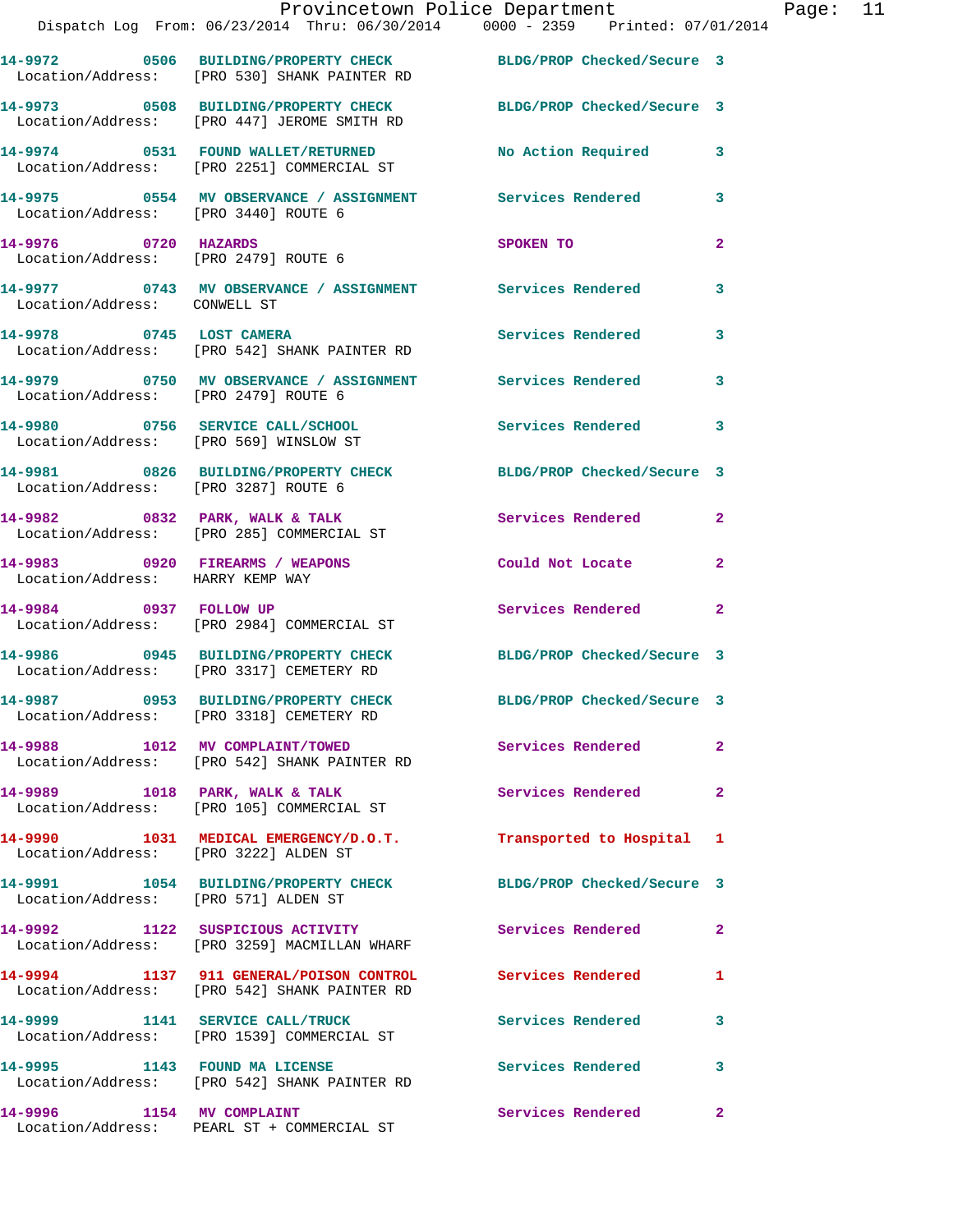| Location/Address: COMMERCIAL ST         | 14-9998 1207 MEDICAL EMERGENCY/DIZZY Transported to Hospital 1                                                       |                            |              |
|-----------------------------------------|----------------------------------------------------------------------------------------------------------------------|----------------------------|--------------|
|                                         | 14-10001 1229 BUILDING/PROPERTY CHECK<br>Location/Address: [PRO 2500] COMMERCIAL ST                                  | BLDG/PROP Checked/Secure 3 |              |
|                                         | 14-10002 1243 MEDICAL EMERGENCY/D.O.T. HEART Transported to Hospital 1<br>Location/Address: [PRO 440] HARRY KEMP WAY |                            |              |
| 14-10003 1257 SERVICE CALL              | Location/Address: [PRO 105] COMMERCIAL ST                                                                            | Services Rendered 3        |              |
| Location/Address: [PRO 2763] CONANT ST  | 14-10004 1407 BUILDING/PROPERTY CHECK                                                                                | BLDG/PROP Checked/Secure 3 |              |
| 14-10005 1411 KEEP THE PEACE            | Location/Address: [PRO 430] DYER ST                                                                                  | Peace Restored             | $\mathbf{2}$ |
|                                         | 14-10007 1507 PARKING COMPLAINT / GENERAL SPOKEN TO<br>Location/Address: [PRO 75] CAPTAIN BERTIES WAY                |                            | 3            |
|                                         | 14-10008 1537 MEDICAL EMERGENCY<br>Location/Address: [PRO 396] COMMERCIAL ST                                         | Transported to Hospital 1  |              |
| Location/Address: [PRO 16] BRADFORD ST  | 14-10009 1552 BUILDING/PROPERTY CHECK BLDG/PROP Checked/Secure 3                                                     |                            |              |
| Location/Address: [PRO 2513] ROUTE 6    | 14-10010 1632 MV OBSERVANCE / ASSIGNMENT Services Rendered 3                                                         |                            |              |
|                                         | 14-10011 1653 MEDICAL EMERGENCY<br>Location/Address: [PRO 3670] SHANK PAINTER RD                                     | Transported to Hospital 1  |              |
|                                         | 14-10012 1710 PARKING COMPLAINT / GENERAL Citation/Warning Issued 3<br>Location/Address: [PRO 320] COMMERCIAL ST     |                            |              |
|                                         | 14-10013 1744 BUILDING/PROPERTY CHECK<br>Location/Address: [PRO 2500] COMMERCIAL ST                                  | BLDG/PROP Checked/Secure 3 |              |
| 14-10015 1804 PARK, WALK & TALK         | Location/Address: [PRO 2368] SHANK PAINTER RD                                                                        | Services Rendered          | $\mathbf{2}$ |
|                                         | 14-10017 1911 MV OBSERVANCE / ASSIGNMENT<br>Location/Address: BRADFORD ST + HOWLAND ST                               | Services Rendered 3        |              |
| 14-10016 1912 MV STOP                   | Location/Address: RYDER ST + COMMERCIAL ST                                                                           | <b>VERBAL WARNING</b>      | $\mathbf{3}$ |
|                                         | 14-10018 1923 ALARM - GENERAL<br>Location/Address: [PRO 440] HARRY KEMP WAY                                          | False Alarm                | 1            |
|                                         | 14-10019 2000 ASSIST AGENCY / MUTUAL AID Services Rendered 3<br>Location/Address: RYDER ST + COMMERCIAL ST           |                            |              |
|                                         | 14-10020 2035 BUILDING/PROPERTY CHECK<br>Location/Address: [PRO 537] SHANK PAINTER RD                                | BLDG/PROP Checked/Secure 3 |              |
| Location/Address: [PRO 512] PRINCE ST   | 14-10021 2040 BUILDING/PROPERTY CHECK BLDG/PROP Checked/Secure 3                                                     |                            |              |
| Location/Address: [PRO 2492] WINSLOW ST | 14-10022 2049 BUILDING/PROPERTY CHECK                                                                                | BLDG/PROP Checked/Secure 3 |              |
| 14-10024 2140 LOST KEYS                 | Location: [PRO 3431] LOPES SQUARE                                                                                    | Services Rendered          | 3            |
|                                         | 14-10027 2259 MV ACCIDENT/MINOR<br>Location/Address: [PRO 183] COMMERCIAL ST                                         | Services Rendered 1        |              |
|                                         | 14-10028 2325 BUILDING/PROPERTY CHECK                                                                                | BLDG/PROP Checked/Secure 3 |              |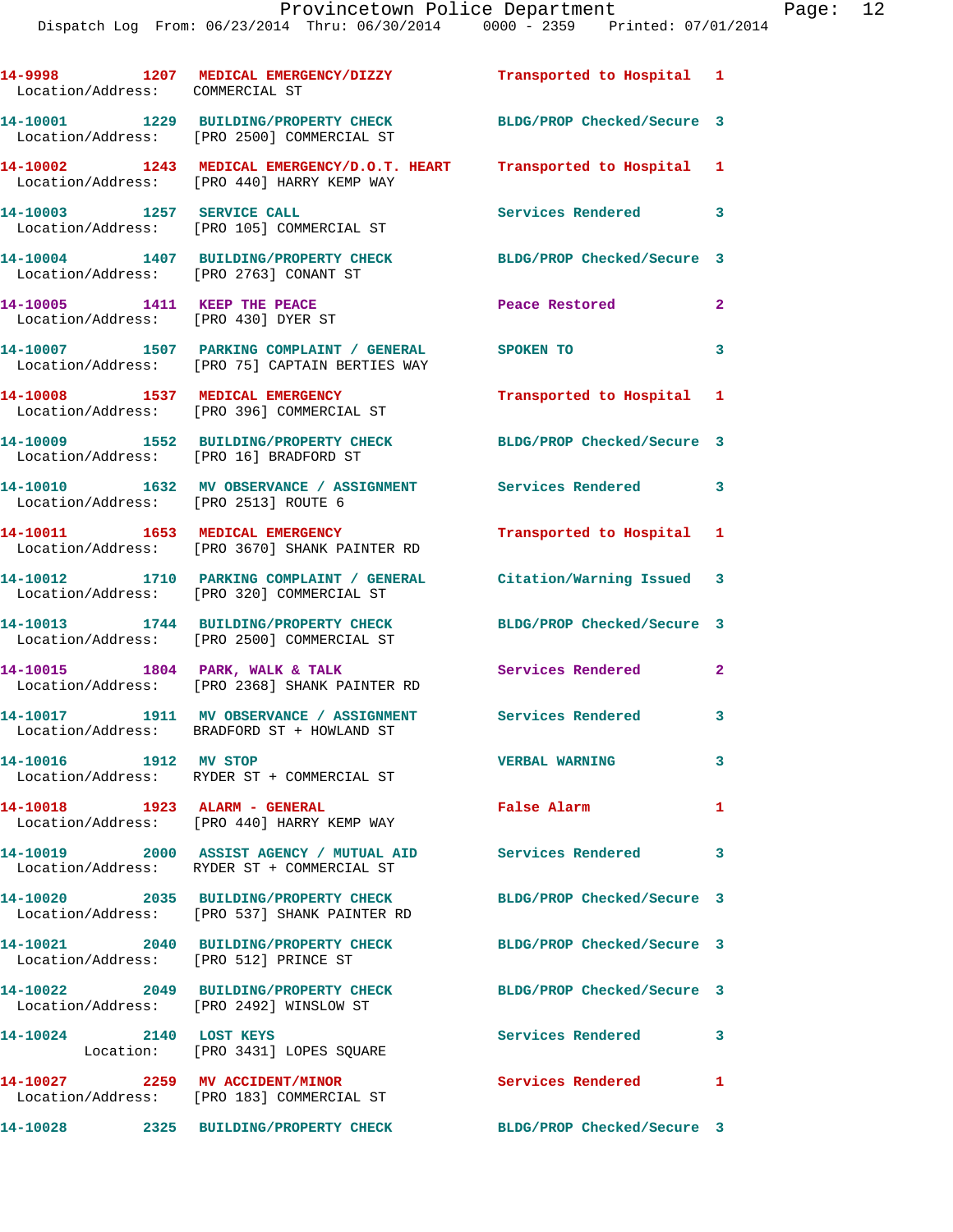|                                        |                                                                                     | Provincetown Police Department<br>Dispatch Log From: 06/23/2014 Thru: 06/30/2014 0000 - 2359 Printed: 07/01/2014 | Page: 13 |  |
|----------------------------------------|-------------------------------------------------------------------------------------|------------------------------------------------------------------------------------------------------------------|----------|--|
|                                        | Location/Address: [PRO 526] RYDER ST EXT                                            |                                                                                                                  |          |  |
|                                        | Location/Address: [PRO 1778] SHANK PAINTER RD                                       | 14-10029 2329 BUILDING/PROPERTY CHECK BLDG/PROP Checked/Secure 3                                                 |          |  |
|                                        | Location/Address: [PRO 530] SHANK PAINTER RD                                        | 14-10030 2342 BUILDING/PROPERTY CHECK BLDG/PROP Checked/Secure 3                                                 |          |  |
| For Date: $06/27/2014$ - Friday        |                                                                                     |                                                                                                                  |          |  |
|                                        | Location/Address: [PRO 2577] BRADFORD ST                                            | 14-10031 0004 MV OBSERVANCE / ASSIGNMENT BLDG/PROP Checked/Secure 3                                              |          |  |
|                                        | 14-10032 0020 MEDICAL EMERGENCY<br>Location/Address: [PRO 1714] COMMERCIAL ST       | Transported to Hospital 1                                                                                        |          |  |
|                                        | Location/Address: BRADFORD ST + RYDER ST                                            | 14-10033 0029 MV OBSERVANCE / ASSIGNMENT Services Rendered 3                                                     |          |  |
|                                        | 14-10034 0040 BUILDING/PROPERTY CHECK<br>Location/Address: [PRO 105] COMMERCIAL ST  | BLDG/PROP Checked/Secure 3                                                                                       |          |  |
|                                        | 14-10035 0046 BUILDING/PROPERTY CHECK<br>Location/Address: [PRO 1638] COMMERCIAL ST | BLDG/PROP Checked/Secure 3                                                                                       |          |  |
| 14-10036 0050 MV STOP                  | Location/Address: BRADFORD ST + DYER ST                                             | VERBAL WARNING 3                                                                                                 |          |  |
|                                        | Location/Address: [PRO 175] COMMERCIAL ST                                           | 14-10038 0103 BUILDING/PROPERTY CHECK BLDG/PROP Checked/Secure 3                                                 |          |  |
| Location/Address: [PRO 2763] CONANT ST |                                                                                     | 14-10039 0127 BUILDING/PROPERTY CHECK BLDG/PROP Checked/Secure 3                                                 |          |  |
|                                        | 14-10040 0133 NOISE COMPLAINT<br>Location/Address: [PRO 2089] MILLER HILL RD        | Services Rendered 3                                                                                              |          |  |
|                                        | 14-10041 0159 BUILDING/PROPERTY CHECK<br>Location/Address: [PRO 3256] COMMERCIAL ST | BLDG/PROP Checked/Secure 3                                                                                       |          |  |
|                                        | Location/Address: BRADFORD ST + HOWLAND ST                                          | 14-10042 0202 MV OBSERVANCE / ASSIGNMENT Services Rendered 3                                                     |          |  |
|                                        | Location/Address: [PRO 519] RACE POINT RD                                           | 14-10043 0207 BUILDING/PROPERTY CHECK BLDG/PROP Checked/Secure 3                                                 |          |  |
|                                        | 14-10044 0217 MV STOP<br>Location/Address: [PRO 3207] COMMERCIAL ST                 | VERBAL WARNING 3                                                                                                 |          |  |
|                                        | Location/Address: [PRO 488] MAYFLOWER AVE                                           | 14-10045 0237 BUILDING/PROPERTY CHECK BLDG/PROP Checked/Secure 3                                                 |          |  |
|                                        | 14-10046 0250 NOISE COMPLAINT<br>Location/Address: [PRO 149] COMMERCIAL ST          | SPOKEN TO 3                                                                                                      |          |  |
|                                        | Location/Address: [PRO 182] COMMERCIAL ST                                           | 14-10047 0335 BUILDING/PROPERTY CHECK BLDG/PROP Checked/Secure 3                                                 |          |  |
| Location: ROUTE 6 I/B                  |                                                                                     | 14-10048 0515 MV OBSERVANCE / ASSIGNMENT Services Rendered 3                                                     |          |  |
|                                        | Location/Address: [PRO 3259] MACMILLAN WHARF                                        | 14-10049 0521 BUILDING/PROPERTY CHECK BLDG/PROP Checked/Secure 3                                                 |          |  |
|                                        | 14-10050 0521 911 TTY TEST CALL<br>Location/Address: [PRO 542] SHANK PAINTER RD     | Services Rendered 1                                                                                              |          |  |
|                                        | Location/Address: [PRO 444] HIGH POLE HILL                                          | 14-10051 0550 BUILDING/PROPERTY CHECK BLDG/PROP Checked/Secure 3                                                 |          |  |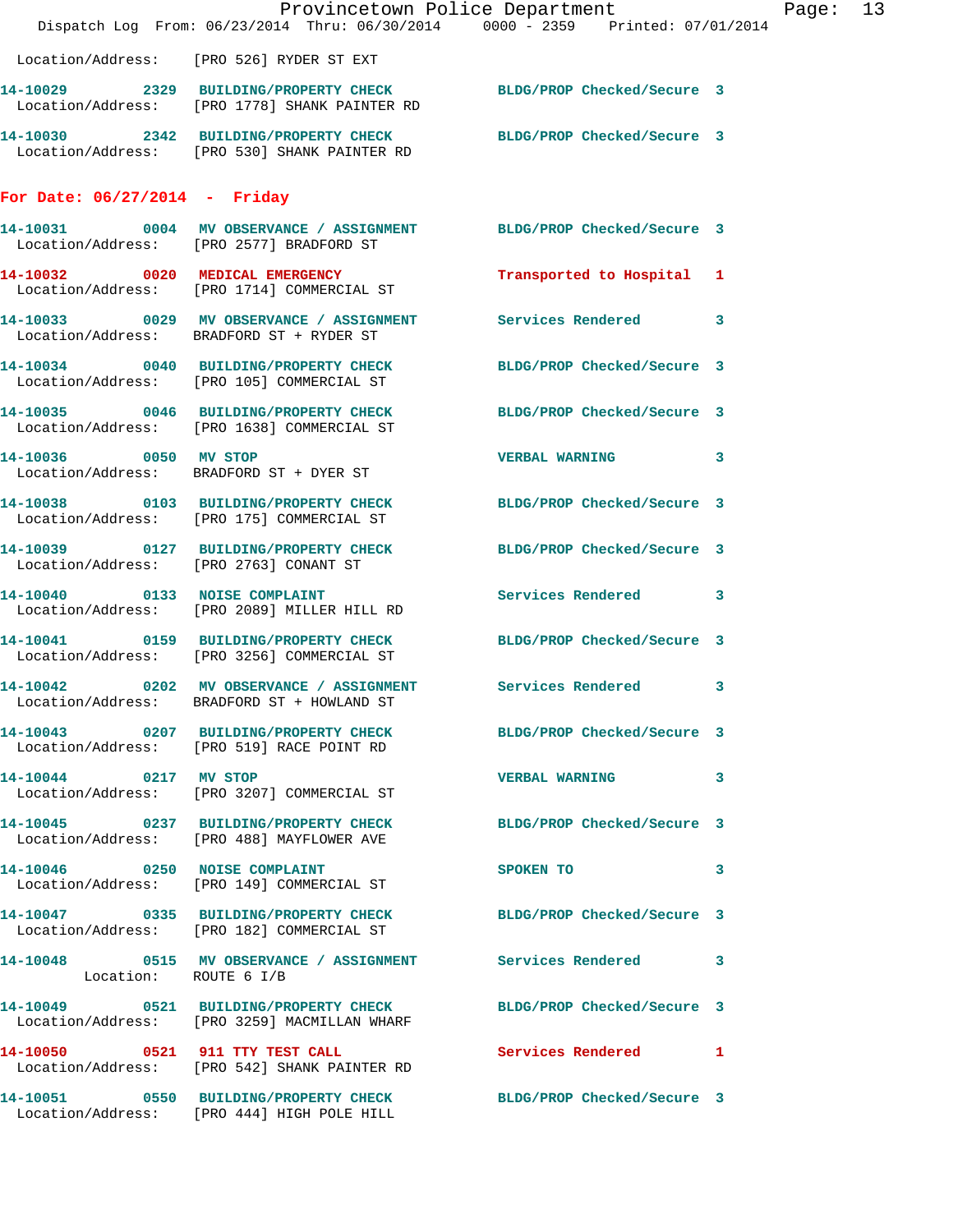|                                                         | Provincetown Police Department<br>Dispatch Log From: 06/23/2014 Thru: 06/30/2014 0000 - 2359 Printed: 07/01/2014 |                           |              | Page: 14 |  |
|---------------------------------------------------------|------------------------------------------------------------------------------------------------------------------|---------------------------|--------------|----------|--|
|                                                         | 14-10052 0616 COMPLAINT<br>Location/Address: [PRO 2521] ROUTE 6                                                  | SPOKEN TO 3               |              |          |  |
|                                                         | 14-10053 0617 LOBBY TRAFFIC Services Rendered 2<br>Location/Address: [PRO 542] SHANK PAINTER RD                  |                           |              | 32       |  |
|                                                         | 14-10055 0742 BUILDING/PROPERTY CHECK BLDG/PROP Checked/Secure 3<br>Location/Address: [PRO 3287] ROUTE 6         |                           |              |          |  |
|                                                         | 14-10056 0749 MV OBSERVANCE / ASSIGNMENT Services Rendered 3<br>Location/Address: [PRO 2513] ROUTE 6             |                           |              |          |  |
| 14-10057 0800 SERVE SUMMONS                             | Location/Address: [PRO 1615] BANGS ST                                                                            | Could Not Locate 3        |              |          |  |
| Location/Address: [PRO 521] ROUTE 6                     | 14-10058 0801 VERBAL SPEED/SEATBELT  VERBAL WARNING                                                              |                           | $\mathbf{3}$ |          |  |
|                                                         | 14-10059 0808 PARKED MV COMPLAINT Services Rendered 2<br>Location/Address: [PRO 223] COMMERCIAL ST               |                           |              |          |  |
|                                                         | 14-10060 0810 BUILDING/PROPERTY CHECK BLDG/PROP Checked/Secure 3<br>Location/Address: [PRO 2500] COMMERCIAL ST   |                           |              |          |  |
|                                                         | 14-10061 0810 VAULT ALARM<br>Location/Address: [PRO 182] COMMERCIAL ST                                           | No Action Required 1      |              |          |  |
|                                                         | 14-10062 0812 AT SCHOOL<br>Location/Address: [PRO 569] WINSLOW ST                                                | Services Rendered 3       |              |          |  |
|                                                         | 14-10063 0814 BUILDING/PROPERTY CHECK BLDG/PROP Checked/Secure 3<br>Location/Address: [PRO 3317] CEMETERY RD     |                           |              |          |  |
|                                                         | 14-10064 0821 VERBAL UNTETHERED<br>Location/Address: [PRO 1585] NELSON AVE                                       | <b>VERBAL WARNING</b>     | $\mathbf{2}$ |          |  |
|                                                         | 14-10065 0833 TRAP REQUEST<br>Location/Address: [PRO 1156] WINSLOW ST                                            | Services Rendered 2       |              |          |  |
|                                                         |                                                                                                                  | Services Rendered 2       |              |          |  |
| 14-10067 0840 BUOY THEFT<br>Location/Address: DUNCAN LN |                                                                                                                  | <b>No Action Required</b> |              |          |  |
|                                                         | 14-10068 0843 LOOSE DOG<br>Location/Address: COURT ST + SHANK PAINTER RD                                         | <b>GONE ON ARRIVAL</b>    | $\mathbf{2}$ |          |  |
|                                                         | 14-10070 0901 BUILDING/PROPERTY CHECK Services Rendered 3<br>Location/Address: [PRO 2483] COMMERCIAL ST          |                           |              |          |  |
|                                                         | 14-10071 0906 BUILDING/PROPERTY CHECK BLDG/PROP Checked/Secure 3<br>Location/Address: [PRO 2500] COMMERCIAL ST   |                           |              |          |  |
|                                                         | 14-10072 0922 EVALUATION/TRANSPORT<br>Location/Address: [PRO 3632] COMMERCIAL ST                                 | Transported to Hospital 1 |              |          |  |
|                                                         | 14-10073 0935 HAZARDS/SIGNAGE<br>Location: [PRO 3431] LOPES SQUARE                                               | Services Rendered         | $\mathbf{2}$ |          |  |
| 14-10074 0937 SERVE WARRANT                             | Location/Address: [PRO 1861] COURT ST                                                                            | Could Not Locate 3        |              |          |  |
|                                                         | 14-10075 1023 FLIGHT COVERAGE<br>Location/Address: [PRO 516] RACE POINT RD                                       | Services Rendered         | $\mathbf{2}$ |          |  |
|                                                         | 14-10076 1107 BUILDING/PROPERTY CHECK BLDG/PROP Checked/Secure 3<br>Location/Address: [PRO 3163] WINTHROP ST     |                           |              |          |  |
|                                                         | 14-10077 1107 MV COMPLAINT<br>Location/Address: [PRO 799] COMMERCIAL ST                                          | Services Rendered 2       |              |          |  |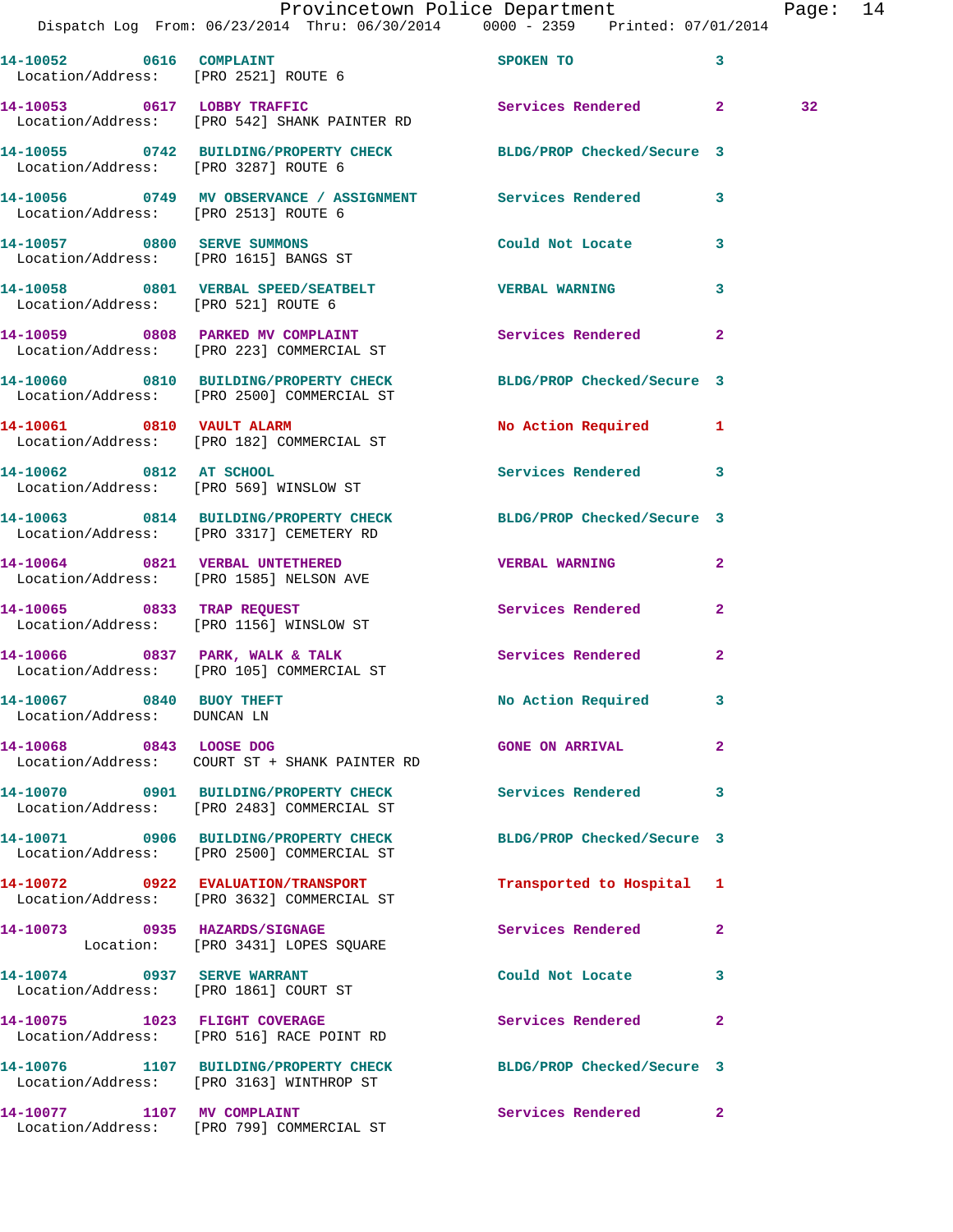|                                                              | 14-10078 1129 BUILDING/PROPERTY CHECK BLDG/PROP Checked/Secure 3<br>Location/Address: [PRO 2206] COMMERCIAL ST |                           |                   |
|--------------------------------------------------------------|----------------------------------------------------------------------------------------------------------------|---------------------------|-------------------|
|                                                              | 14-10079 1137 BUILDING/PROPERTY CHECK BLDG/PROP Checked/Secure 3<br>Location/Address: [PRO 2206] COMMERCIAL ST |                           |                   |
| Location/Address: [PRO 571] ALDEN ST                         | 14-10080 1141 BUILDING/PROPERTY CHECK BLDG/PROP Checked/Secure 3                                               |                           |                   |
| 14-10081 1215 FOOT INJURY<br>Location/Address: COMMERCIAL ST |                                                                                                                | <b>Services Rendered</b>  | 1                 |
| 14-10082 1220 MV COMPLAINT                                   | Location/Address: MONTELLO ST + COMMERCIAL ST                                                                  | Services Rendered         | $\overline{a}$    |
|                                                              | 14-10083 1253 FLIGHT COVERAGE<br>Location/Address: [PRO 516] RACE POINT RD                                     | Services Rendered         | $\mathbf{2}$      |
|                                                              | 14-10084 1303 DOG IN MV/CITATION ISSUED Citation/Warning Issued<br>Location/Address: [PRO 94] BRADFORD ST      |                           | $\mathbf{2}$      |
| Location/Address: [PRO 2519] ROUTE 6                         | 14-10085 1354 MV OBSERVANCE / ASSIGNMENT Services Rendered                                                     |                           | 3                 |
| 14-10086 1356 MV STOP<br>Location/Address: SHANK PAINTER RD  |                                                                                                                | <b>VERBAL WARNING</b>     | 3                 |
|                                                              | 14-10087 1411 BUILDING/PROPERTY CHECK BLDG/PROP Checked/Secure 3<br>Location/Address: [PRO 2763] CONANT ST     |                           |                   |
|                                                              | 14-10088 1413 BIKE ACCIDENT/EVALUATION PATIENT REFUSAL<br>Location/Address: [PRO 3195] COMMERCIAL ST           |                           | $\mathbf{2}$<br>4 |
|                                                              | 14-10089 1500 911 GENERAL<br>Location/Address: [PRO 2564] COMMERCIAL ST                                        | <b>Services Rendered</b>  | 1                 |
|                                                              | 14-10090 1516 DISORDERLY<br>Location/Address: [PRO 105] COMMERCIAL ST                                          | SPOKEN TO                 | $\mathbf{2}$      |
|                                                              | 14-10092 1543 FIRE, OTHER<br>Location/Address: [PRO 606] CONWELL ST                                            | No Action Required        | 1                 |
|                                                              | 14-10100 1545 ASSIST AGENCY / MUTUAL AID Services Rendered<br>Location/Address: [PRO 542] SHANK PAINTER RD     |                           | 3                 |
| Location/Address: COMMERCIAL ST                              | 14-10094 1614 PARKING COMPLAINT / GENERAL                                                                      | SPOKEN TO                 | 3                 |
| Location/Address: BREWSTER ST                                | 14-10095 1616 FOUND BEAGLE CANINE Services Rendered                                                            |                           | $\overline{2}$    |
|                                                              | 14-10096 1637 ASSIST CITIZEN<br>Location/Address: [PRO 1258] COMMERCIAL ST                                     | Services Rendered         | 3                 |
|                                                              | 14-10097 1658 COMPLAINT - STREET PERFORMERS<br>Location/Address: [PRO 306] COMMERCIAL ST                       | SPOKEN TO                 | 3                 |
|                                                              | 14-10098 1705 911 GENERAL/MISDIAL<br>Location/Address: [PRO 1221] PROVINCELANDS RD                             | Services Rendered         | 1                 |
|                                                              | 14-10099 1813 LOST WALLET<br>Location/Address: [PRO 542] SHANK PAINTER RD                                      | Services Rendered         | 3                 |
|                                                              | 14-10101 1833 BUILDING/PROPERTY CHECK BLDG/PROP Checked/Secure 3<br>Location/Address: [PRO 2520] PRINCE ST     |                           |                   |
|                                                              | 14-10102 1850 MEDICAL EMERGENCY<br>Location/Address: [PRO 1895] BRADFORD ST                                    | Transported to Hospital 1 |                   |
|                                                              | 14-10103 1852 BUILDING/PROPERTY CHECK BLDG/PROP Checked/Secure 3                                               |                           |                   |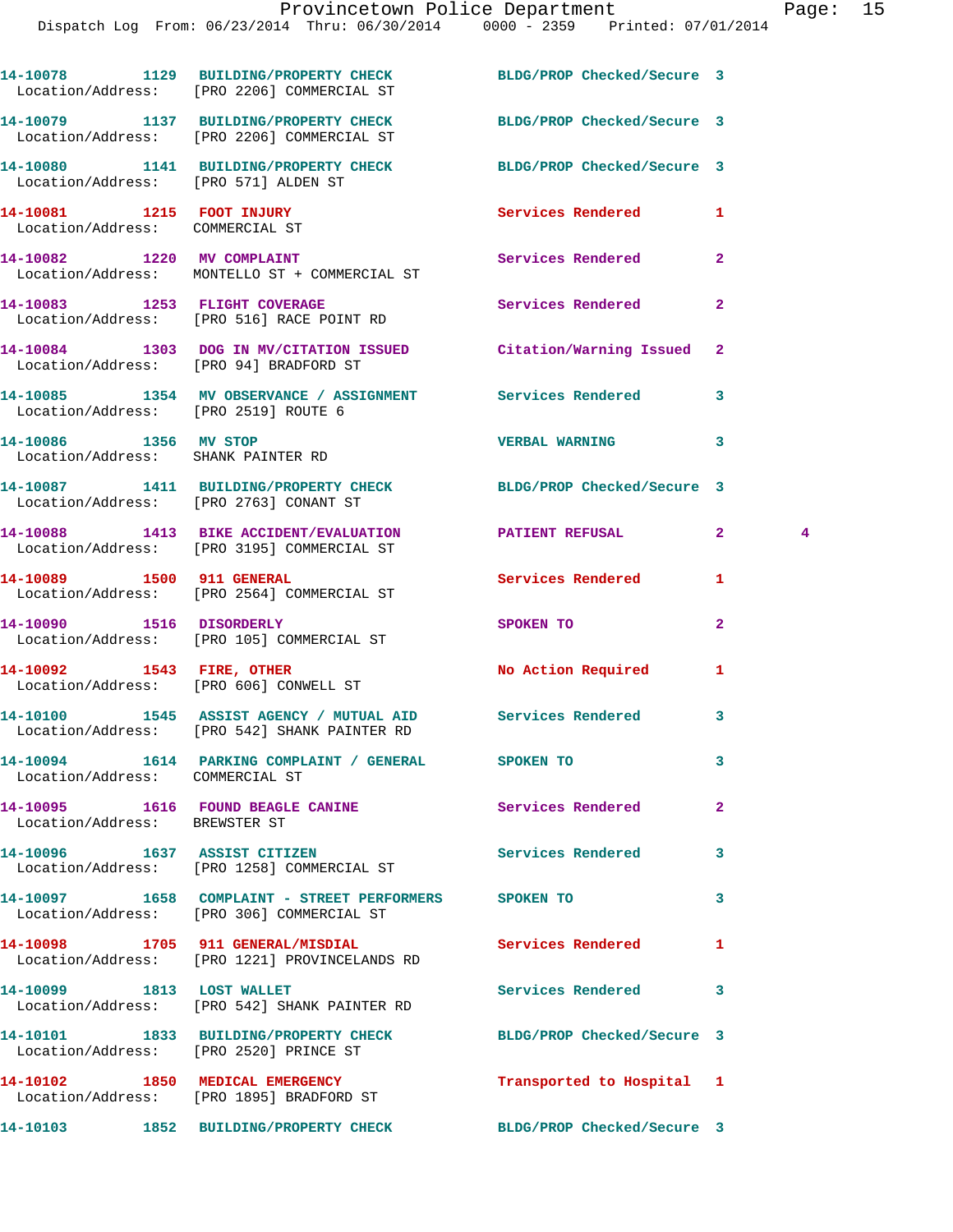|                                                          | Provincetown Police Department<br>Dispatch Log From: 06/23/2014 Thru: 06/30/2014 0000 - 2359 Printed: 07/01/2014               |                           |                |
|----------------------------------------------------------|--------------------------------------------------------------------------------------------------------------------------------|---------------------------|----------------|
|                                                          | Location/Address: [PRO 2500] COMMERCIAL ST                                                                                     |                           |                |
|                                                          | 14-10104 1856 MED EMERG/ D.O.T.<br>Location/Address: [PRO 440] HARRY KEMP WAY                                                  | Transported to Hospital 1 |                |
|                                                          | 14-10105 1904 MV STOP<br>Location/Address: [PRO 2616] COMMERCIAL ST                                                            | <b>VERBAL WARNING</b>     | 3              |
|                                                          | 14-10106 1928 ANIMAL CALL/LOOSE DOG<br>Location/Address: [PRO 1989] COMMERCIAL ST                                              | Services Rendered         | $\overline{2}$ |
|                                                          | 14-10108 1935 MEDICAL EMERGENCY PATIENT REFUSAL<br>Location/Address: [PRO 2829] UPPER MILLER HILL RD                           |                           | 1              |
|                                                          | 14-10107 1936 BUILDING/PROPERTY CHECK BLDG/PROP Checked/Secure 3<br>Location/Address: [PRO 3259] MACMILLAN WHARF               |                           |                |
|                                                          | 14-10109 1937 MEDICAL EMERGENCY/LOPES SQ Services Rendered<br>Location: [PRO 3431] LOPES SQUARE<br>Refer To Accident: 14-27-AC |                           | 1              |
|                                                          | 14-10110 1954 MEDICAL EMERGENCY<br>Location/Address: [PRO 357] COMMERCIAL ST                                                   | <b>PATIENT REFUSAL</b>    | 1              |
|                                                          | 14-10111 1958 ANIMAL CALL/DOGS BARKING Services Rendered<br>Location/Address: [PRO 2823] FRANKLIN ST                           |                           | $\overline{a}$ |
|                                                          | 14-10112 2007 BUILDING/PROPERTY CHECK BLDG/PROP Checked/Secure 3<br>Location/Address: [PRO 3609] COMMERCIAL ST                 |                           |                |
|                                                          | 14-10113 2015 TRAFFIC CONTROL<br>Location/Address: [PRO 2543] MACMILLAN WHARF                                                  | Services Rendered         | 3              |
|                                                          | 14-10114 2047 PARK, WALK & TALK 2001 Services Rendered<br>Location: [PRO 3431] LOPES SQUARE                                    |                           | $\mathbf{2}$   |
|                                                          | 14-10115 2124 ASSIST CITIZEN<br>Location/Address: [PRO 1714] COMMERCIAL ST                                                     | Services Rendered         | 3              |
| Refer To Accident: 14-28-AC                              | 14-10116 2133 MV VS TOWN PROPERTY<br>Location/Address: [PRO 2543] MACMILLAN WHARF                                              | Investigated              | 1              |
| 14-10117 2152 MV STOP<br>Location/Address: COMMERCIAL ST |                                                                                                                                | <b>VERBAL WARNING</b>     | 3              |
|                                                          | 14-10118 2200 ANIMAL CALL/DOGS BARKING Services Rendered<br>Location/Address: [PRO 2823] FRANKLIN ST                           |                           | 2              |
| 14-10119  2215  ALARM - GENERAL                          | Location/Address: [PRO 440] HARRY KEMP WAY                                                                                     | Services Rendered         | 1              |
|                                                          | 14-10120 2243 ASSIST CITIZEN<br>Location/Address: [PRO 2021] COMMERCIAL ST                                                     | Services Rendered         | 3              |
|                                                          | 14-10121 2312 BUILDING/PROPERTY CHECK BLDG/PROP Checked/Secure 3<br>Location/Address: [PRO 530] SHANK PAINTER RD               |                           |                |
|                                                          | 14-10123 2328 DOMESTIC DISTURBANCE/ASSAULT SPOKEN TO<br>Location/Address: [PRO 155] COMMERCIAL ST                              |                           | 1              |
|                                                          | 14-10122 2333 BUILDING/PROPERTY CHECK BLDG/PROP Checked/Secure 3<br>Location/Address: [PRO 447] JEROME SMITH RD                |                           |                |
| 14-10124 2341 COMPLAINT                                  | Location/Address: [PRO 542] SHANK PAINTER RD                                                                                   | SPOKEN TO                 | 3              |
| 14-10125 2349 MEDICAL EMERGENCY                          | Location/Address: [PRO 1892] SHANK PAINTER RD                                                                                  | Transported to Hospital   | 1              |
| 14-10126 2358 COMPLAINT                                  |                                                                                                                                | SPOKEN TO                 | 3              |

Page:  $16 \n4$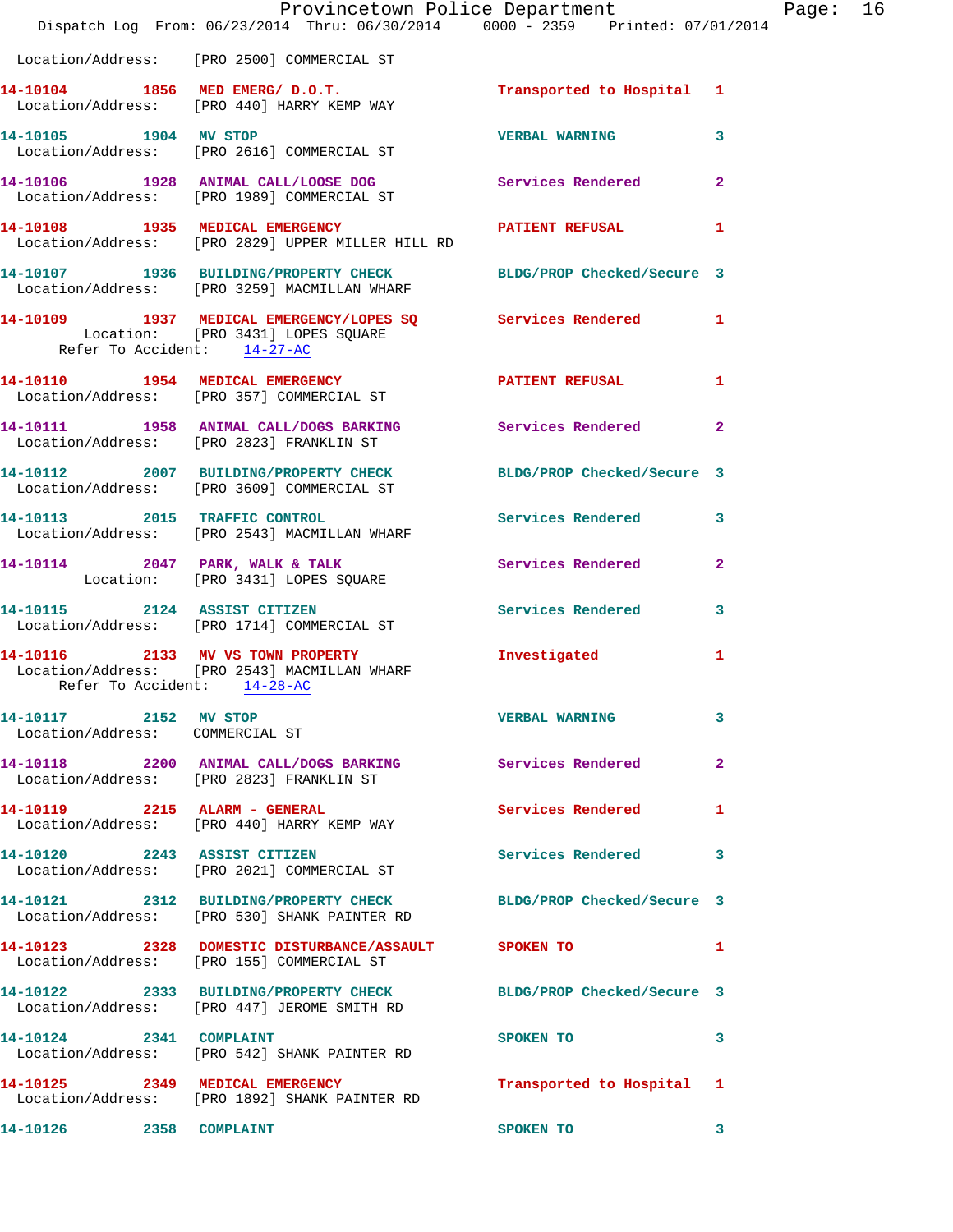**For Date: 06/28/2014 - Saturday**

Location/Address: [PRO 2750] COMMERCIAL ST

|                                                               | 14-10127 0009 COMPLAINT<br>Location/Address: [PRO 2539] RYDER ST EXT                                                                           | Services Rendered          | 3              |    |
|---------------------------------------------------------------|------------------------------------------------------------------------------------------------------------------------------------------------|----------------------------|----------------|----|
|                                                               | 14-10128 0013 MV OBSERVANCE / ASSIGNMENT Services Rendered 3<br>Location/Address: [PRO 606] CONWELL ST                                         |                            |                |    |
|                                                               | 14-10129 0014 MV OBSERVANCE / ASSIGNMENT No Action Required<br>Location/Address: BRADFORD ST + RYDER ST                                        |                            | 3              |    |
| 14-10130 0036 MV STOP<br>Location/Address: [PRO 3672] ROUTE 6 |                                                                                                                                                | <b>VERBAL WARNING</b>      | 3              |    |
| 14-10131 0039 MV STOP                                         | Location/Address: WINSLOW ST + BRADFORD ST                                                                                                     | <b>VERBAL WARNING</b>      | 3              |    |
|                                                               | 14-10132 0039 DISTURBANCE<br>Location/Address: [PRO 221] COMMERCIAL ST<br>Refer To $P/C$ : $\frac{14-105-AR}{1}$<br>Refer To $P/C$ : 14-106-AR | Arrest(s) Made             | 1              |    |
|                                                               | 14-10133 0124 PARK, WALK & TALK<br>Location: [PRO 3431] LOPES SQUARE                                                                           | Services Rendered 2        |                |    |
|                                                               | 14-10135 0150 MV UNOCCUPIED<br>Location/Address: PLEASANT ST + BRADFORD ST                                                                     | Services Rendered          | $\mathbf{2}$   |    |
|                                                               | 14-10136 0202 BUILDING/PROPERTY CHECK BLDG/PROP Checked/Secure 3<br>Location/Address: [PRO 444] HIGH POLE HILL                                 |                            |                |    |
|                                                               | 14-10137 0203 STOLEN RED BAG<br>Location/Address: [PRO 165] COMMERCIAL ST                                                                      | Services Rendered 2        |                |    |
|                                                               | 14-10138 0220 BUILDING/PROPERTY CHECK<br>Location/Address: [PRO 105] COMMERCIAL ST                                                             | BLDG/PROP Checked/Secure 3 |                |    |
|                                                               | 14-10139 0313 BUILDING/PROPERTY CHECK BLDG/PROP Checked/Secure 3<br>Location/Address: [PRO 545] SHANK PAINTER RD                               |                            |                |    |
|                                                               | 14-10141 0323 BUILDING/PROPERTY CHECK BLDG/PROP Checked/Secure 3<br>Location/Address: [PRO 516] RACE POINT RD                                  |                            |                |    |
|                                                               | 14-10142 0415 BUILDING/PROPERTY CHECK Services Rendered 3<br>Location/Address: [PRO 3259] MACMILLAN WHARF                                      |                            |                |    |
|                                                               | 14-10143      0423  BUILDING/PROPERTY CHECK        Services Rendered      3<br>Location/Address: [PRO 433] RYDER ST EXT                        |                            |                |    |
| Location/Address: ROUTE 6 + HOWLAND ST                        | 14-10144 0504 MV OBSERVANCE / ASSIGNMENT Services Rendered                                                                                     |                            | 3              |    |
|                                                               | 14-10145 0520 BUILDING/PROPERTY CHECK BLDG/PROP Checked/Secure 3<br>Location/Address: [PRO 519] RACE POINT RD                                  |                            |                |    |
|                                                               | 14-10146     0530   MV OBSERVANCE / ASSIGNMENT       Services Rendered<br>Location/Address:    [PRO 447] JEROME SMITH RD                       |                            | 3              |    |
| 14-10147 0558 LOBBY TRAFFIC                                   | Location/Address: [PRO 542] SHANK PAINTER RD                                                                                                   | Services Rendered          | $\mathbf{2}$   | 28 |
| Location/Address: BRADFORD ST                                 | 14-10148 0614 LOST ORANGE CAT/FOUND                                                                                                            | Services Rendered          | $\overline{a}$ |    |
| 14-10149 0622 COMPLAINT                                       | Location/Address: W VINE ST + BRADFORD ST EXT                                                                                                  | Services Rendered          | 3              |    |
|                                                               |                                                                                                                                                | $\sim$ 3                   |                |    |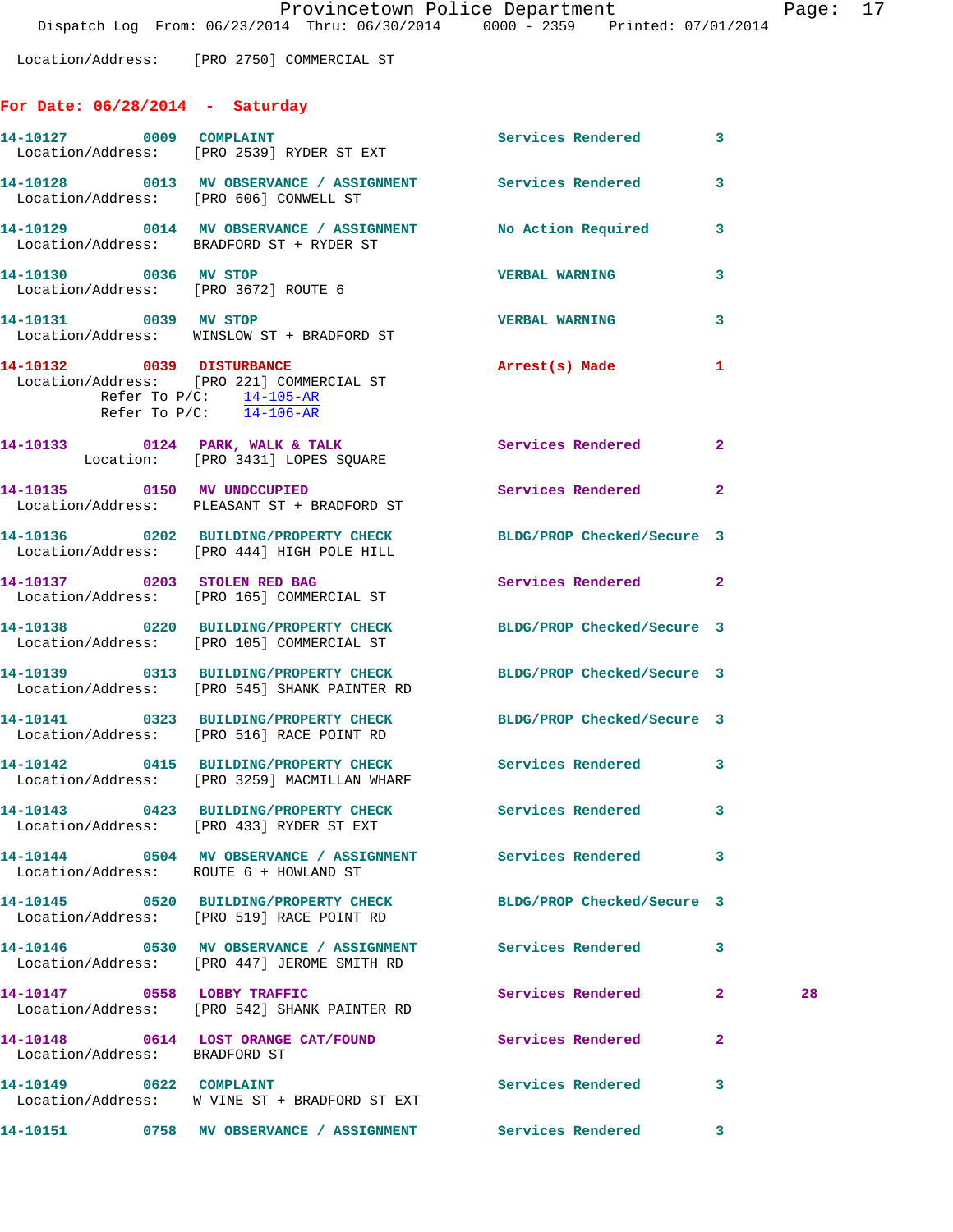|                                                               | Provincetown Police Department The Mage: 18                                                                      |                                                                                                                                                                                                                                           |              |
|---------------------------------------------------------------|------------------------------------------------------------------------------------------------------------------|-------------------------------------------------------------------------------------------------------------------------------------------------------------------------------------------------------------------------------------------|--------------|
|                                                               | Dispatch Log From: 06/23/2014 Thru: 06/30/2014 0000 - 2359 Printed: 07/01/2014                                   |                                                                                                                                                                                                                                           |              |
|                                                               | Location/Address: [PRO 1563] CONWELL ST                                                                          |                                                                                                                                                                                                                                           |              |
| Location/Address: [PRO 3287] ROUTE 6                          | 14-10150 0759 BUILDING/PROPERTY CHECK BLDG/PROP Checked/Secure 3                                                 |                                                                                                                                                                                                                                           |              |
|                                                               | 14-10152 0818 DOG VS DOG<br>Location/Address: [PRO 3121] COMMERCIAL ST                                           | Services Rendered 2                                                                                                                                                                                                                       |              |
|                                                               | 14-10153 0827 AT SCHOOL<br>Location/Address: [PRO 569] WINSLOW ST                                                | No Action Required 3                                                                                                                                                                                                                      |              |
|                                                               | 14-10154 0828 BUS/EXCESSIVE SPEED<br>Location/Address: BRADFORD ST + COMMERCIAL ST                               | SPOKEN TO THE STATE OF THE STATE OF THE STATE OF THE STATE OF THE STATE OF THE STATE OF THE STATE OF THE STATE OF THE STATE OF THE STATE OF THE STATE OF THE STATE OF THE STATE OF THE STATE OF THE STATE OF THE STATE OF THE<br>$\sim$ 2 |              |
|                                                               | 14-10155 0837 BUILDING/PROPERTY CHECK BLDG/PROP Checked/Secure 3<br>Location/Address: [PRO 3259] MACMILLAN WHARF |                                                                                                                                                                                                                                           |              |
|                                                               | 14-10156 0843 WATER LEAK<br>Location/Address: [PRO 3287] ROUTE 6                                                 | Taken/Referred to Other 3                                                                                                                                                                                                                 |              |
|                                                               |                                                                                                                  | Services Rendered 2                                                                                                                                                                                                                       |              |
|                                                               | 14-10158 0905 FOUND KEYS<br>Location/Address: [PRO 542] SHANK PAINTER RD                                         | Services Rendered 3                                                                                                                                                                                                                       |              |
|                                                               | 14-10159 0913 HARASSMENT<br>Location/Address: [PRO 542] SHANK PAINTER RD                                         | SPOKEN TO                                                                                                                                                                                                                                 | $\mathbf{2}$ |
|                                                               | 14-10160 0929 LOOSE DOG/RETURNED<br>Location/Address: [PRO 2980] COMMERCIAL ST                                   | Taken to Family/Guardian 2                                                                                                                                                                                                                |              |
|                                                               | 14-10161 0945 SPECIAL EVENT<br>Location/Address: [PRO 2492] WINSLOW ST                                           | Services Rendered 1                                                                                                                                                                                                                       |              |
| Location/Address: SHANK PAINTER RD                            | 14-10162 0950 MV OBSERVANCE / ASSIGNMENT Services Rendered 3                                                     |                                                                                                                                                                                                                                           |              |
|                                                               | 14-10163 1016 BUILDING/PROPERTY CHECK BLDG/PROP Checked/Secure 3<br>Location/Address: [PRO 2206] COMMERCIAL ST   |                                                                                                                                                                                                                                           |              |
|                                                               | 14-10164 1018 TOW/OBSTRUCTING<br>Location/Address: NICKERSON ST + BRADFORD ST                                    | <b>Vehicle Towed State</b>                                                                                                                                                                                                                |              |
|                                                               | 14-10165 1020 PARK, WALK & TALK<br>Location/Address: [PRO 105] COMMERCIAL ST                                     | <b>Services Rendered</b>                                                                                                                                                                                                                  | $\mathbf{2}$ |
|                                                               | 14-10166 1049 BUILDING/PROPERTY CHECK Services Rendered 3<br>Location/Address: [PRO 75] CAPTAIN BERTIE RD        |                                                                                                                                                                                                                                           |              |
| 14-10167 1051 MV COMPLAINT<br>Location/Address: COMMERCIAL ST |                                                                                                                  | Services Rendered                                                                                                                                                                                                                         | $\mathbf{2}$ |
|                                                               | 14-10168 1108 MV VS. PEDESTRIAN<br>Location/Address: [PRO 3195] COMMERCIAL ST                                    | PATIENT REFUSAL                                                                                                                                                                                                                           | 1            |
| Location/Address: [PRO 571] ALDEN ST                          | 14-10169 1136 BUILDING/PROPERTY CHECK BLDG/PROP Checked/Secure 3                                                 |                                                                                                                                                                                                                                           |              |
|                                                               | 14-10170 1137 BIKE ACCIDENT<br>Location/Address: RACE POINT RD + NELSON AVE                                      | <b>PATIENT REFUSAL</b>                                                                                                                                                                                                                    | -2           |
|                                                               | 14-10171 1202 PARK, WALK & TALK<br>Location/Address: [PRO 223] COMMERCIAL ST                                     | Services Rendered 2                                                                                                                                                                                                                       |              |
|                                                               | 14-10173 1248 SOLICITATION COMPLAINT SPOKEN TO<br>Location/Address: [PRO 154] COMMERCIAL ST                      |                                                                                                                                                                                                                                           | 3            |
|                                                               | 14-10174 1301 SEWER ALARM<br>Location/Address: [PRO 442] HARRY KEMP WAY                                          | Services Rendered 1                                                                                                                                                                                                                       |              |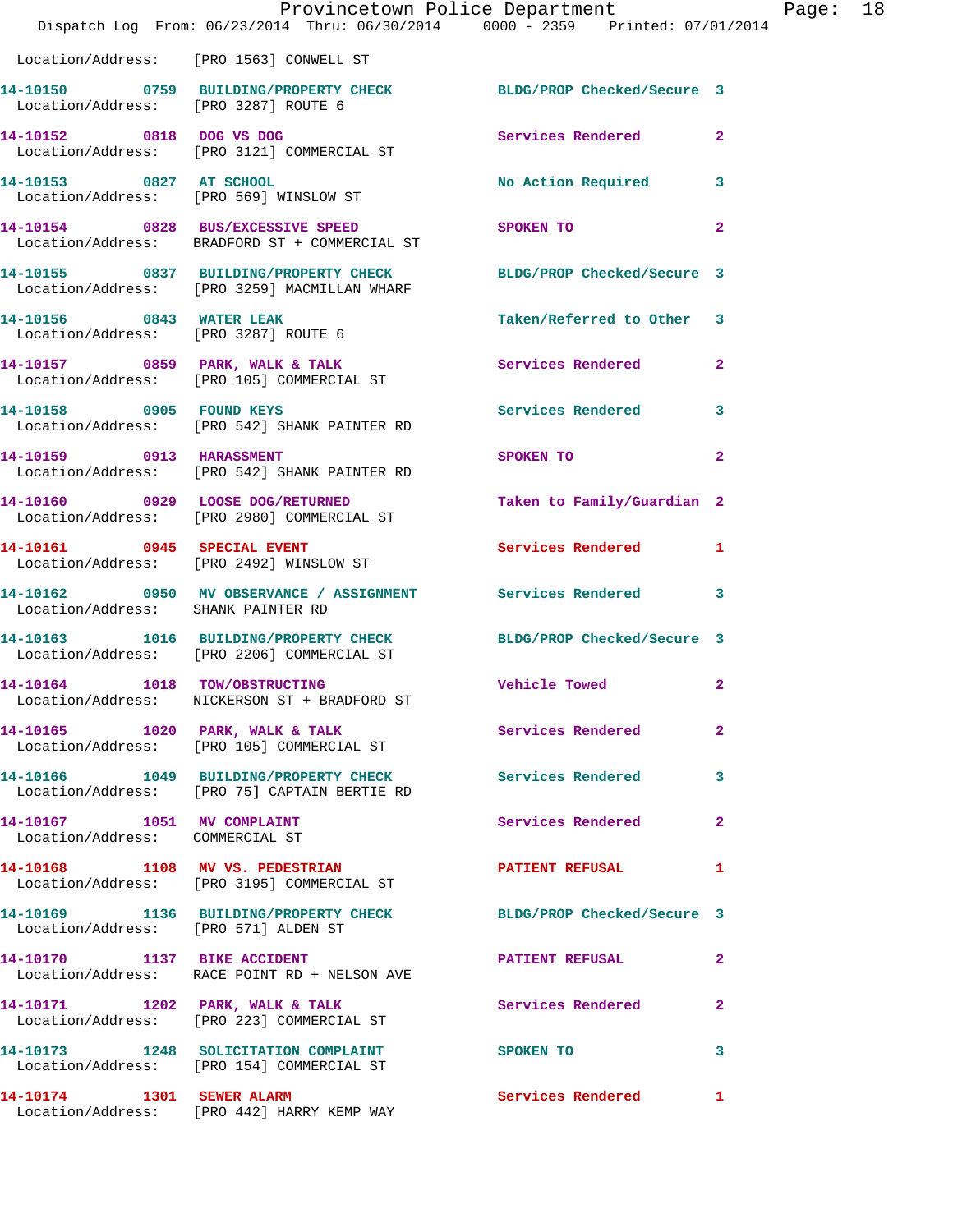|                                                               | Provincetown Police Department<br>Dispatch Log From: 06/23/2014 Thru: 06/30/2014 0000 - 2359 Printed: 07/01/2014 |                            |                |
|---------------------------------------------------------------|------------------------------------------------------------------------------------------------------------------|----------------------------|----------------|
|                                                               |                                                                                                                  |                            |                |
|                                                               | 14-10175 1309 BIKES/EXCESSIVE SPEED<br>Location/Address: [PRO 2988] COMMERCIAL ST                                | SPOKEN TO                  | $\overline{a}$ |
|                                                               | 14-10176 1313 BOAT IN WIRES<br>Location/Address: [PRO 2483] COMMERCIAL ST                                        | <b>Services Rendered</b>   | $\mathbf{2}$   |
| 14-10177 1322 ABANDONED 911 CALL                              | Location/Address: [PRO 42] BRADFORD ST                                                                           | <b>SPOKEN TO</b>           | 1              |
|                                                               | 14-10178 1332 LOST KEYS<br>Location/Address: [PRO 542] SHANK PAINTER RD                                          | <b>Services Rendered</b>   | 3              |
|                                                               | 14-10179 1337 PARKED MV'S/MOVED<br>Location/Address: [PRO 295] COMMERCIAL ST                                     | Services Rendered          | $\overline{a}$ |
| 14-10180 1407 PARADE<br>Location/Address: COMMERCIAL ST       |                                                                                                                  | Services Rendered          | $\mathbf{2}$   |
|                                                               | 14-10181 1422 TOWED MOTOR VEHICLES/PARADE Services Rendered<br>Location/Address: [PRO 1461] COMMERCIAL ST        |                            | $\overline{a}$ |
| 14-10182 1435 HARASSMENT                                      | Location/Address: [PRO 2564] COMMERCIAL ST                                                                       | SPOKEN TO                  | $\mathbf{2}$   |
|                                                               | 14-10183 1504 MEDICAL EMERGENCY/MED FLIGHT Taken/Referred to Other<br>Location/Address: [PRO 433] RYDER ST EXT   |                            | 1              |
| 14-10184 1534 MV COMPLAINT<br>Location/Address: MAYFLOWER AVE |                                                                                                                  | Unfounded                  | $\mathbf{2}$   |
| 14-10185 1537 PARK, WALK & TALK<br>Location/Address: RYDER ST |                                                                                                                  | Services Rendered          | $\mathbf{2}$   |
|                                                               | 14-10186 1547 DISTURBANCE<br>Location/Address: [PRO 3292] COMMERCIAL ST                                          | Peace Restored             | 1              |
|                                                               | 14-10187 1642 MEDICAL EMERGENCY/DEHYDRATED Transported to Hospital<br>Location/Address: [PRO 105] COMMERCIAL ST  |                            | 1              |
|                                                               | 14-10188 1707 MEDICAL EMERGENCY/UNRESPONSIVE PATIENT REFUSAL<br>Location: [PRO 3431] LOPES SQUARE                |                            | 1              |
|                                                               | 14-10190 1717 MV COMPLAINT<br>Location/Address: RYDER ST + COMMERCIAL ST                                         | Services Rendered          |                |
|                                                               | 14-10191 1719 ASSIST AGENCY / MUTUAL AID Services Rendered<br>Location/Address: [PRO 1686] COMMERCIAL ST         |                            | 3              |
| 14-10203 1730 FOUND SINGLE KEY                                | Location/Address: [PRO 542] SHANK PAINTER RD                                                                     | Services Rendered          | 3              |
|                                                               | 14-10192 1754 911 GENERAL/PROBLEM W/ 209A Services Rendered<br>Location/Address: [PRO 3771] COMMERCIAL ST        |                            | 1              |
| 14-10193 1755 NOISE COMPLAINT                                 | Location/Address: [PRO 2512] JEROME SMITH RD                                                                     | Services Rendered          | 3              |
| Location/Address: [PRO 2513] ROUTE 6                          | 14-10194 1812 MV OBSERVANCE / ASSIGNMENT Services Rendered                                                       |                            | 3              |
|                                                               | 14-10195 1823 BUILDING/PROPERTY CHECK<br>Location/Address: [PRO 75] CAPTAIN BERTIES WAY                          | BLDG/PROP Checked/Secure 3 |                |
|                                                               | 14-10196 1823 BUILDING/PROPERTY CHECK<br>Location/Address: [PRO 99] COMMERCIAL ST                                | BLDG/PROP Checked/Secure 3 |                |
| 14-10197 1846 MV DISABLED                                     | Location/Address: FRANKLIN ST + COMMERCIAL ST                                                                    | Services Rendered          | 2              |
|                                                               | 14-10198 1858 BUILDING/PROPERTY CHECK<br>Location/Address: [PRO 175] COMMERCIAL ST                               | BLDG/PROP Checked/Secure 3 |                |

Page: 19<br>14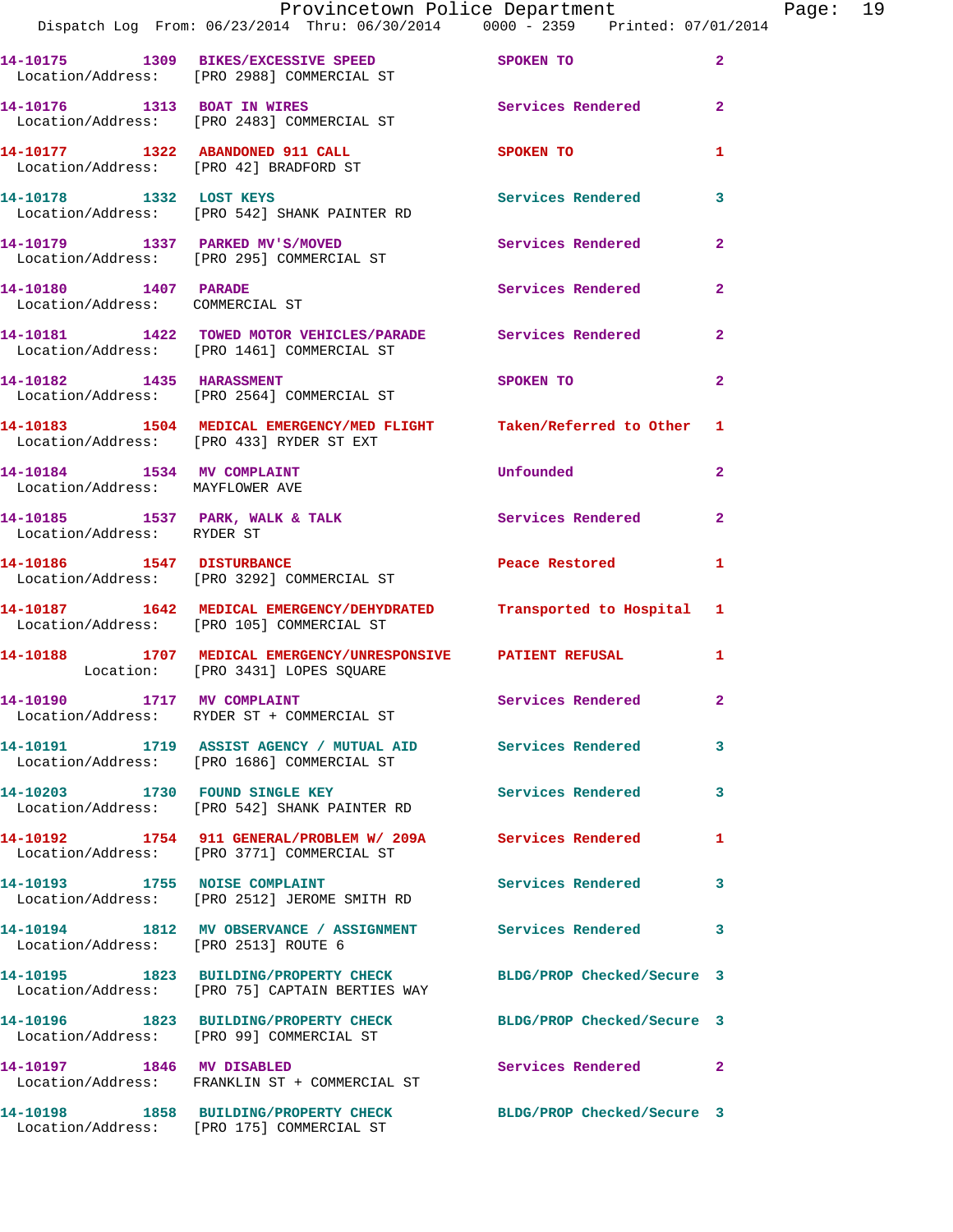|                                                                        | 14-10199 1936 MEDICAL EMERGENCY/LIFT ASSIST Services Rendered 1<br>Location/Address: [PRO 1113] STANDISH ST      |                            |                         |
|------------------------------------------------------------------------|------------------------------------------------------------------------------------------------------------------|----------------------------|-------------------------|
| 14-10200 1938 COMPLAINT                                                | Location/Address: [PRO 196] COMMERCIAL ST                                                                        | SPOKEN TO                  | $\mathbf{3}$            |
| 14-10201 2002 COMPLAINT                                                | Location/Address: [PRO 105] COMMERCIAL ST                                                                        | <b>SPOKEN TO</b>           | $\mathbf{3}$            |
|                                                                        | 14-10204 2039 BUILDING/PROPERTY CHECK BLDG/PROP Checked/Secure 3<br>Location/Address: [PRO 2898] JEROME SMITH RD |                            |                         |
|                                                                        | 14-10206 2047 MV OBSERVANCE / ASSIGNMENT No Action Required 3<br>Location/Address: [PRO 2818] CONWELL ST         |                            |                         |
|                                                                        | 14-10205 2050 PARK, WALK & TALK<br>Location: [PRO 3431] LOPES SQUARE                                             | No Action Required         | $\overline{2}$          |
| 14-10207 2103 MV STOP<br>Location/Address: CEMETERY RD                 |                                                                                                                  | <b>VERBAL WARNING</b>      | $\overline{\mathbf{3}}$ |
|                                                                        | 14-10209 2146 FOUND SET OF KEYS<br>Location: [PRO 3431] LOPES SQUARE                                             | No Action Required         | 3                       |
| 14-10210 2212 NOISE COMPLAINT<br>Location/Address: COTTAGE ST          |                                                                                                                  | Services Rendered 3        |                         |
|                                                                        | 14-10211 2215 BUILDING/PROPERTY CHECK<br>Location/Address: [PRO 447] JEROME SMITH RD                             | BLDG/PROP Checked/Secure 3 |                         |
| 14-10212 2217 NOISE COMPLAINT                                          | Location/Address: [PRO 1368] COTTAGE ST                                                                          | Unfounded                  | 3                       |
| 14-10213 2220 NOISE COMPLAINT<br>Location/Address: [PRO 3403] POINT ST |                                                                                                                  | Unfounded                  | 3                       |
| 14-10214 2225 FOUND POCKET BOOK<br>Location: CENTER ROAM               |                                                                                                                  | <b>Services Rendered</b>   | 3                       |
| 14-10215 2227 HAZARDS                                                  | Location/Address: [PRO 525] COMMERCIAL ST                                                                        | Could Not Locate           | $\overline{2}$          |
| Location/Address: COMMERCIAL ST                                        | 14-10216 2250 FOUND AMERICAN EXPRESS CARD Services Rendered 3                                                    |                            |                         |
| Location/Address: COMMERCIAL ST                                        | 14-10217 2256 FOUND WELLS FARGO CARD                                                                             | Services Rendered          | 3 <sup>7</sup>          |
| 14-10218 2309 DISTURBANCE                                              | Location/Address: [PRO 3443] COMMERCIAL ST                                                                       | SPOKEN TO                  | $\mathbf{1}$            |
|                                                                        | 14-10220 2324 LIQUOR LAW VIOLATION<br>Location/Address: [PRO 3443] COMMERCIAL ST                                 | <b>LICENSING VIOLATION</b> | 3                       |
|                                                                        | 14-10221 2327 BUILDING/PROPERTY CHECK BLDG/PROP Checked/Secure 3<br>Location/Address: [PRO 444] HIGH POLE HILL   |                            |                         |
|                                                                        | 14-10222 2329 HAZARDS/FIREWORKS<br>Location/Address: [PRO 208] COMMERCIAL ST                                     | <b>GONE ON ARRIVAL</b>     | $\mathbf{2}$            |
|                                                                        | 14-10223 2332 COMPLAINT - STREET PERFORMERS SPOKEN TO<br>Location/Address: [PRO 196] COMMERCIAL ST               |                            | 3                       |
| 14-10224 2339 BAR CHECK                                                | Location/Address: [PRO 208] COMMERCIAL ST                                                                        | Services Rendered          | $\overline{a}$          |
| For Date: $06/29/2014$ - Sunday                                        |                                                                                                                  |                            |                         |

**14-10227 0012 PROPERTY DAMAGE No Action Required 3**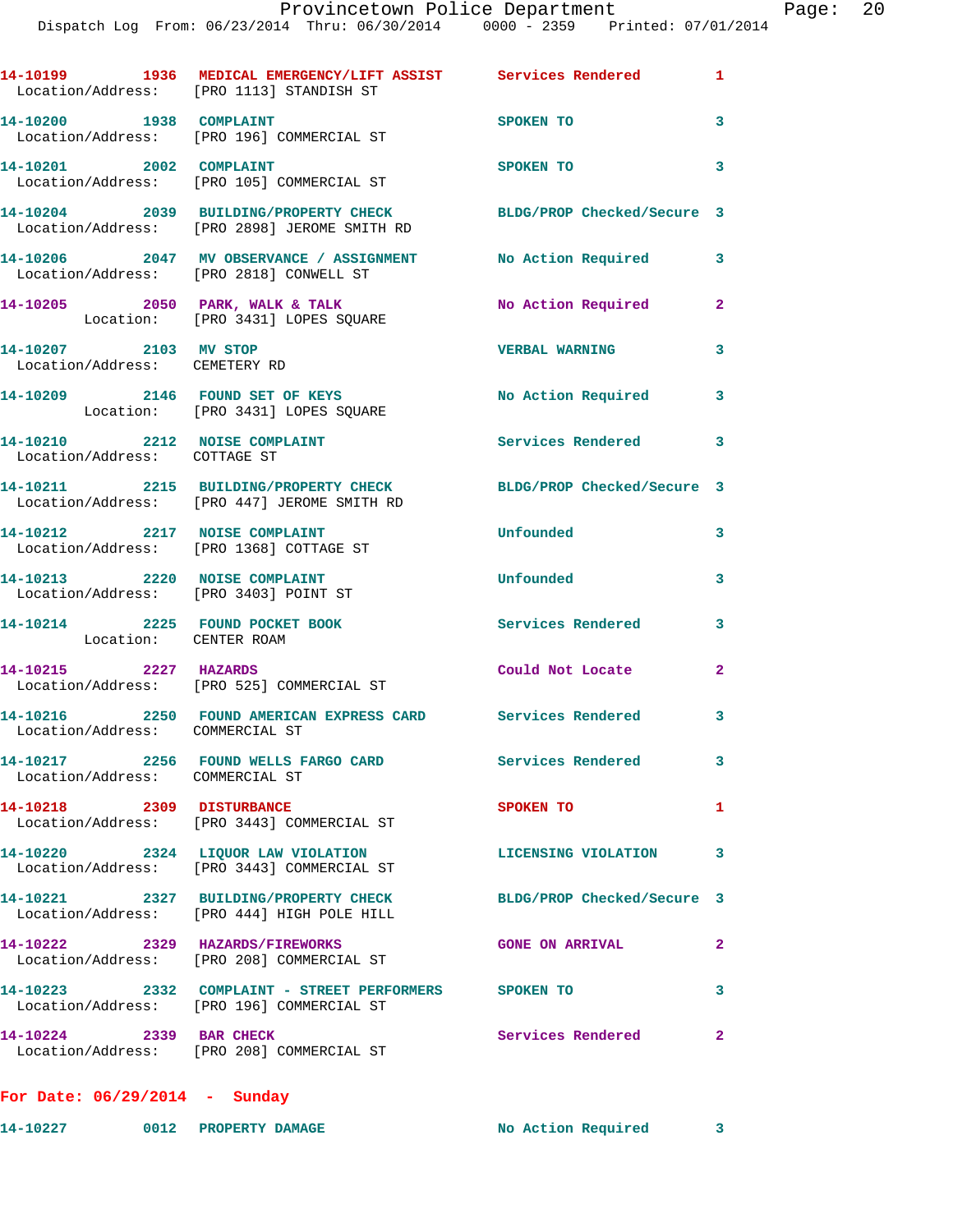|                                                                 | Provincetown Police Department<br>Dispatch Log From: 06/23/2014 Thru: 06/30/2014 0000 - 2359 Printed: 07/01/2014  |                            |              |
|-----------------------------------------------------------------|-------------------------------------------------------------------------------------------------------------------|----------------------------|--------------|
|                                                                 | Location/Address: [PRO 2539] RYDER ST EXT                                                                         |                            |              |
|                                                                 | 14-10226 0013 BUILDING/PROPERTY CHECK BLDG/PROP Checked/Secure 3<br>Location/Address: [PRO 2] ALDEN ST            |                            |              |
| Location/Address: [TRU] CORMORANT RD                            | 14-10228 0021 ASSIST AGENCY / TRURO PD Services Rendered                                                          |                            | 3            |
| 14-10229 0023 BAR CHECK<br>Location/Address: [PRO 80] CARVER ST |                                                                                                                   | No Action Required         | $\mathbf{2}$ |
| 14-10230 0025 911 GENERAL<br>Location/Address: COMMERCIAL ST    |                                                                                                                   | Services Rendered          | 1            |
| 14-10231 0033 DISTURBANCE                                       | Location/Address: [PRO 2539] RYDER ST EXT                                                                         | <b>GONE ON ARRIVAL</b>     | 1            |
| 14-10232 0035 BAR CHECK<br>Location/Address: [PRO 80] CARVER ST |                                                                                                                   | No Action Required         | $\mathbf{2}$ |
|                                                                 | 14-10233 0047 MV OBSERVANCE / ASSIGNMENT Services Rendered<br>Location/Address: RYDER ST + BRADFORD ST            |                            | 3            |
|                                                                 | 14-10234 0058 DISTURBANCE<br>Location/Address: [PRO 3236] COMMERCIAL ST                                           | SPOKEN TO                  | 1            |
| 14-10235 0105 MV STOP                                           | Location/Address: [PRO 2489] BRADFORD ST                                                                          | <b>VERBAL WARNING</b>      | 3            |
|                                                                 | 14-10236     0110 MV OBSERVANCE / ASSIGNMENT      Services Rendered<br>Location/Address:   BRADFORD ST + RYDER ST |                            | 3            |
| 14-10237 0117 LARCENY<br>Location/Address: WEST VINE ST         |                                                                                                                   | Services Rendered          | $\mathbf{2}$ |
| 14-10238 0146 MV STOP<br>Location/Address: [PRO 43] BRADFORD ST |                                                                                                                   | <b>VERBAL WARNING</b>      | 3            |
| 14-10239 0152 MV STOP                                           | Location: [PRO 3672] TOWN LINE                                                                                    | <b>VERBAL WARNING</b>      | 3            |
|                                                                 | 14-10240 0201 BUILDING/PROPERTY CHECK BLDG/PROP Checked/Secure 3<br>Location/Address: [PRO 2206] COMMERCIAL ST    |                            |              |
|                                                                 | 14-10241 0213 BUILDING/PROPERTY CHECK<br>Location/Address: [PRO 99] COMMERCIAL ST                                 | BLDG/PROP Checked/Secure 3 |              |
| 14-10242 0245 NOISE COMPLAINT<br>Location/Address: HOLWAY AVE   |                                                                                                                   | SPOKEN TO                  | 3            |
| 14-10243 0308 COMPLAINT<br>Location/Address: COMMERCIAL ST      |                                                                                                                   | BY LAW VIOLATION           | 3            |
|                                                                 | 14-10244 0312 MV COMPLAINT<br>Location/Address: [PRO 539] SHANK PAINTER RD                                        | BY LAW VIOLATION           | $\mathbf{2}$ |
| 14-10245 0345 MEDICAL EMERGENCY                                 | Location/Address: [PRO 2379] PILGRIM HEIGHTS RD                                                                   | Transported to Hospital    | 1            |
|                                                                 | 14-10246 0418 BUILDING/PROPERTY CHECK BLDG/PROP Checked/Secure 3<br>Location/Address: [PRO 545] SHANK PAINTER RD  |                            |              |
| Location/Address: [PRO 1646] WINSLOW ST                         | 14-10247 0419 BUILDING/PROPERTY CHECK                                                                             | BLDG/PROP Checked/Secure 3 |              |
|                                                                 | 14-10248 0420 BUILDING/PROPERTY CHECK<br>Location/Address: [PRO 1989] COMMERCIAL ST                               | BLDG/PROP Checked/Secure 3 |              |
| 14-10249 0506 MEDICAL EMERGENCY                                 | Location/Address: [PRO 1130] TINYS WAY                                                                            | Transported to Hospital 1  |              |

Page:  $21$ <br>014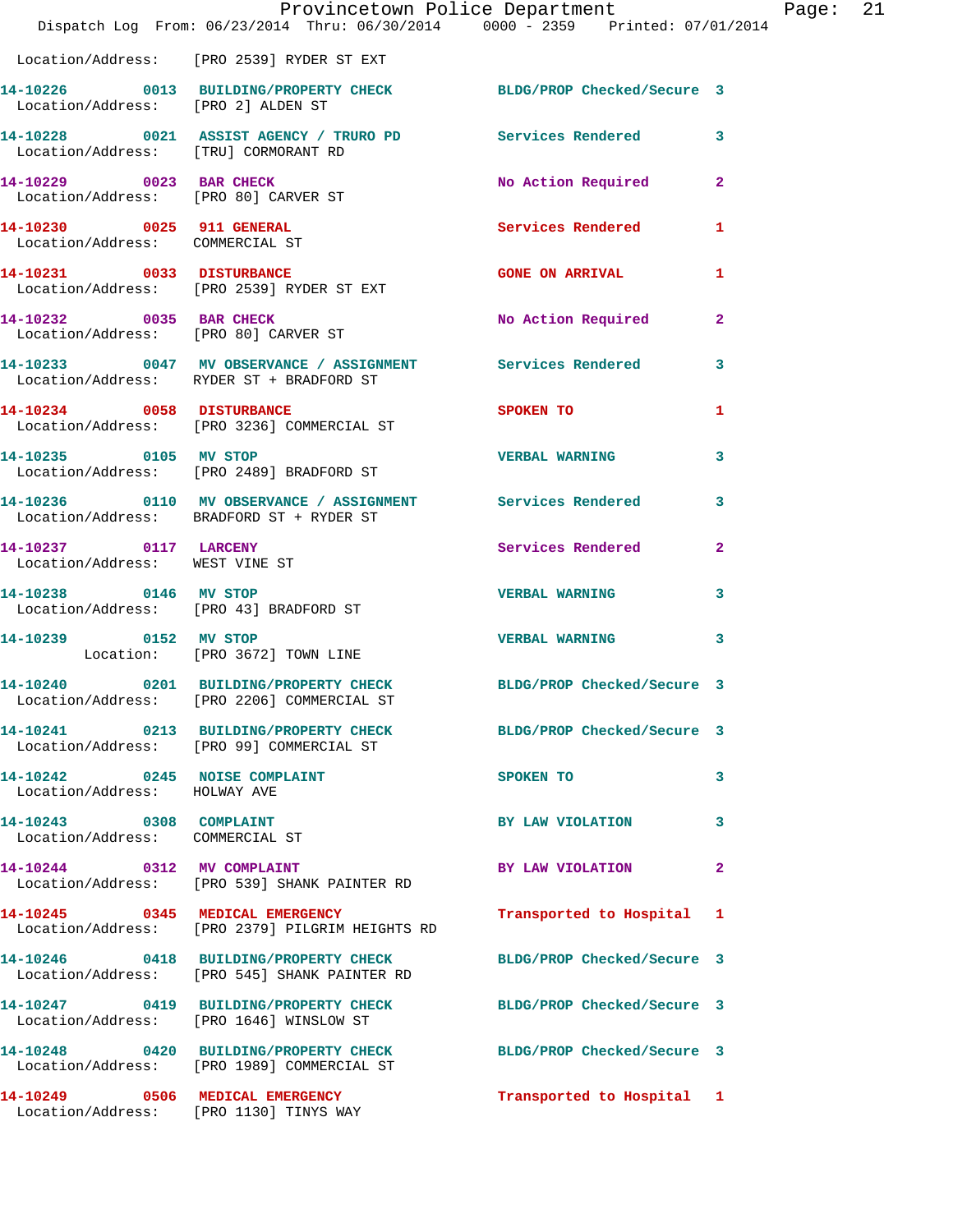|                                                                      |                                                                                                               | Provincetown Police Department<br>Dispatch Log From: 06/23/2014 Thru: 06/30/2014 0000 - 2359 Printed: 07/01/2014 | Page: 22 |  |
|----------------------------------------------------------------------|---------------------------------------------------------------------------------------------------------------|------------------------------------------------------------------------------------------------------------------|----------|--|
|                                                                      | 14-10250 0511 MV OBSERVANCE / ASSIGNMENT Services Rendered 3<br>Location/Address: [PRO 1566] CONWELL ST       |                                                                                                                  |          |  |
|                                                                      | Location/Address: [PRO 542] SHANK PAINTER RD                                                                  | 14-10251 0533 LOBBY TRAFFIC Services Rendered 2                                                                  | 34       |  |
|                                                                      | 14-10252 0624 BUILDING/PROPERTY CHECK BLDG/PROP Checked/Secure 3<br>Location/Address: BRADFORD ST             |                                                                                                                  |          |  |
|                                                                      | 14-10253 0715 FLIGHT COVERAGE Services Rendered 2<br>Location/Address: [PRO 516] RACE POINT RD                |                                                                                                                  |          |  |
|                                                                      | 14-10254 0741 LOOSE DOG<br>Location/Address: [PRO 542] SHANK PAINTER RD                                       | Services Rendered 2                                                                                              |          |  |
|                                                                      | 14-10255 0807 BUILDING/PROPERTY CHECK BLDG/PROP Checked/Secure 3<br>Location/Address: [PRO 519] RACE POINT RD |                                                                                                                  |          |  |
|                                                                      | 14-10256 0807 MV OBSERVANCE / ASSIGNMENT Services Rendered 3<br>Location/Address: HIGH POLE HL + BRADFORD ST  |                                                                                                                  |          |  |
|                                                                      | 14-10257 0816 FOUND VISA DEBIT CARD Services Rendered 3<br>Location/Address: [PRO 1892] SHANK PAINTER RD      |                                                                                                                  |          |  |
|                                                                      | 14-10258 0845 KAYAKS TAKEN/FOUND SPOKEN TO<br>Location/Address: [PRO 1685] COMMERCIAL ST                      | $\overline{2}$                                                                                                   |          |  |
|                                                                      | 14-10259 0921 EYE INJURY/FIRST AID Services Rendered<br>Location/Address: [PRO 542] SHANK PAINTER RD          | 1                                                                                                                |          |  |
|                                                                      | 14-10260 0935 PARK, WALK & TALK Services Rendered 2<br>Location/Address: [PRO 105] COMMERCIAL ST              |                                                                                                                  |          |  |
|                                                                      | 14-10261 1011 BUILDING/PROPERTY CHECK Services Rendered 3<br>Location/Address: [PRO 3430] COMMERCIAL ST       |                                                                                                                  |          |  |
| Location/Address: [PRO 2479] ROUTE 6                                 | 14-10262 1038 BIKE ACCIDENT/FIRST AID Services Rendered 2                                                     |                                                                                                                  |          |  |
|                                                                      | 14-10263 1054 MV OBSERVANCE / ASSIGNMENT No Action Required 3<br>Location/Address: BRADFORD ST + HOWLAND ST   |                                                                                                                  |          |  |
|                                                                      | 14-10264 1116 BIKE ACCIDENT Services Rendered<br>Location/Address: [PRO 2235] BRADFORD ST EXT                 |                                                                                                                  |          |  |
| Location/Address: [PRO 512] PRINCE ST                                | 14-10265 1138 BLESSING OF THE FLEET Services Rendered                                                         | $\mathbf{2}$                                                                                                     |          |  |
| 14-10267 1253 VERBAL SPEED<br>Location/Address: [PRO 29] BRADFORD ST |                                                                                                               | 3<br><b>VERBAL WARNING</b>                                                                                       |          |  |
| 14-10268 1307 MV STOP<br>Location/Address: RACE POINT RD             |                                                                                                               | <b>VERBAL WARNING</b><br>3                                                                                       |          |  |
|                                                                      | 14-10269 1314 VERBAL SPEED<br>Location/Address: [PRO 518] RACE POINT RD                                       | <b>VERBAL WARNING</b><br>3                                                                                       |          |  |
| Location/Address: [PRO 512] PRINCE ST                                | 14-10270 1319 LOST EARRINGS                                                                                   | Services Rendered<br>3                                                                                           |          |  |
| 14-10271 1322 MV STOP<br>Location/Address: RACE POINT RD             |                                                                                                               | <b>VERBAL WARNING</b><br>3                                                                                       |          |  |
|                                                                      | 14-10272 1323 911/DEHYDRATION<br>Location/Address: [PRO 2512] JEROME SMITH RD                                 | <b>Services Rendered</b><br>$\mathbf{1}$                                                                         |          |  |
| 14-10273 1328 911 SCREENS DOWN                                       | Location/Address: [PRO 542] SHANK PAINTER RD                                                                  | <b>SPOKEN TO</b><br>3                                                                                            |          |  |
|                                                                      | 14-10274 1335 FOUND KEYS<br>Location/Address: [PRO 182] COMMERCIAL ST                                         | Services Rendered 3                                                                                              |          |  |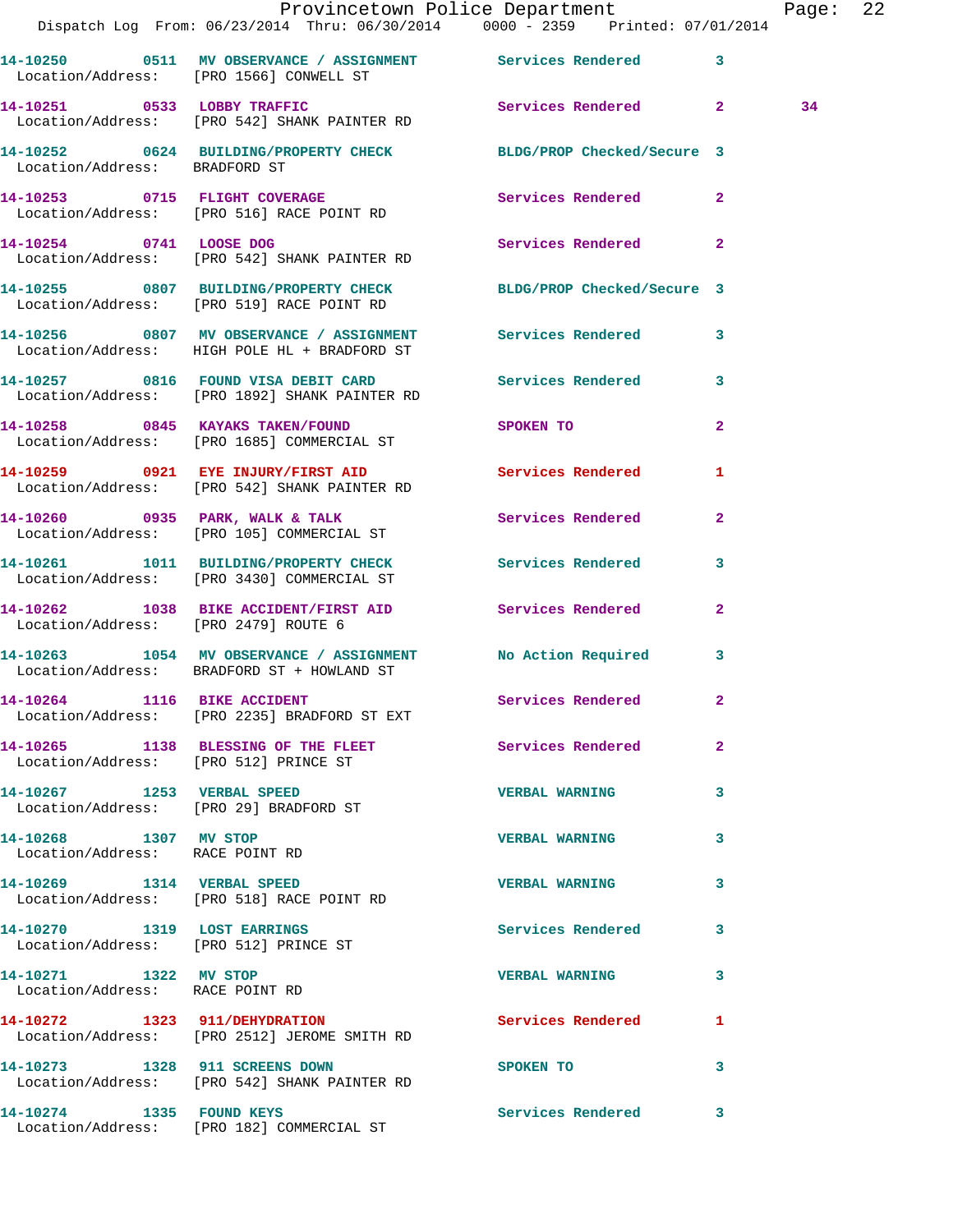|                                                               | 14-10275 1402 BROKEN LEG/TRANSPORT<br>Location/Address: [PRO 2499] RACE POINT RD                    | Transported to Hospital 1  |                         |
|---------------------------------------------------------------|-----------------------------------------------------------------------------------------------------|----------------------------|-------------------------|
| 14-10276 1419 EVENT COMPLAINT                                 | Location/Address: [PRO 530] SHANK PAINTER RD                                                        | SPOKEN TO                  | 3                       |
| 14-10277 1502 DISORDERLY                                      | Location/Address: [PRO 2543] MACMILLAN WHARF                                                        | Services Rendered          | $\mathbf{2}$            |
|                                                               | 14-10278 1503 HIGH SCHOOL VISITATION<br>Location/Address: [PRO 488] MAYFLOWER AVE                   | Services Rendered          | $\overline{\mathbf{3}}$ |
|                                                               | 14-10279 1509 MEDICAL/HEAD INJURY<br>Location/Address: [PRO 542] SHANK PAINTER RD                   | Transported to Hospital 1  |                         |
| 14-10280 1523 TRESPASS TOW'S                                  | Location/Address: [PRO 433] RYDER ST EXT                                                            | <b>Vehicle Towed</b>       | $\overline{2}$          |
| Location/Address: ROUTE 6 + SNAIL RD                          | 14-10281 1540 MV OBSERVANCE / ASSIGNMENT Services Rendered                                          |                            | 3                       |
|                                                               | 14-10282 1630 MEDICAL/LEG LACERATION<br>Location/Address: [PRO 350] COMMERCIAL ST                   | <b>PATIENT REFUSAL</b>     | 1                       |
| 14-10283 1651 MV STOP                                         | Location/Address: ROUTE 6 + SHANK PAINTER RD                                                        | <b>Services Rendered</b>   | 3                       |
| Location/Address: ROUTE 6                                     | 14-10285 1714 MV OBSERVANCE / ASSIGNMENT Services Rendered                                          |                            | 3                       |
| Location/Address: [PRO 571] ALDEN ST                          | 14-10286 1722 BUILDING/PROPERTY CHECK                                                               | BLDG/PROP Checked/Secure 3 |                         |
| 14-10287 1725 MV STOP<br>Location/Address: [PRO 2754] ROUTE 6 |                                                                                                     | Citation/Warning Issued 3  |                         |
|                                                               | 14-10289 1812 PARK, WALK & TALK<br>Location/Address: [PRO 3442] COMMERCIAL ST                       | <b>Services Rendered</b>   | $\mathbf{2}$            |
|                                                               | 14-10290 1846 COMPLAINT - STREET PERFORMERS Unfounded<br>Location/Address: [PRO 3237] COMMERCIAL ST |                            | 3                       |
| 14-10292 1921 BIKE GENERAL                                    | Location/Address: [PRO 146] COMMERCIAL ST                                                           | <b>Services Rendered</b> 2 |                         |
| 14-10297 2025 DISTURBANCE                                     | Location/Address: [PRO 3443] COMMERCIAL ST                                                          | Services Rendered          | $\mathbf{1}$            |
| 14-10300 2053 COMPLAINT                                       | Location/Address: [PRO 154] COMMERCIAL ST                                                           | Services Rendered          | 3                       |
|                                                               | 14-10302 2103 BUILDING/PROPERTY CHECK<br>Location/Address: [PRO 2500] COMMERCIAL ST                 | BLDG/PROP Checked/Secure 3 |                         |
|                                                               | 14-10303 2104 BUILDING/PROPERTY CHECK<br>Location/Address: [PRO 3292] COMMERCIAL ST                 | BLDG/PROP Checked/Secure 3 |                         |
| 14-10304 2109 MV COMPLAINT                                    | Location/Address: [PRO 526] RYDER ST EXT                                                            | Could Not Locate           | $\mathbf{2}$            |
| 14-10305 2112 DISORDERLY                                      | Location/Address: [PRO 2539] RYDER ST EXT                                                           | Unfounded                  | $\mathbf{2}$            |
|                                                               | 14-10306 2123 BUILDING/PROPERTY CHECK<br>Location/Address: [PRO 2500] COMMERCIAL ST                 | BLDG/PROP Checked/Secure 3 |                         |
| 14-10307 2136 MV STOP                                         | Location/Address: [PRO 57] BRADFORD ST                                                              | <b>VERBAL WARNING</b>      | 3                       |
|                                                               |                                                                                                     |                            |                         |

**14-10308 2150 DISTURBANCE Services Rendered 1**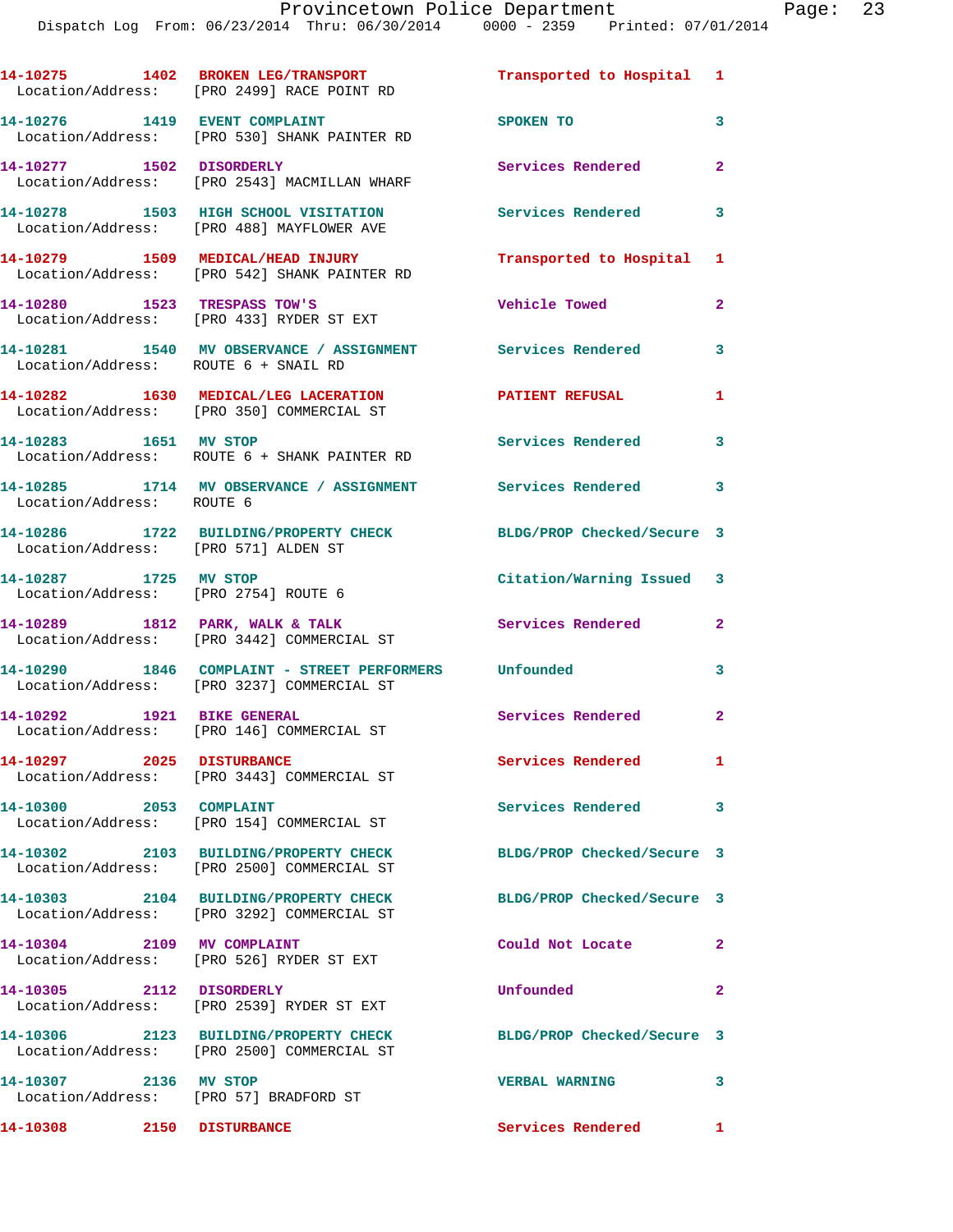|                                                          | Dispatch Log From: 06/23/2014 Thru: 06/30/2014 0000 - 2359 Printed: 07/01/2014                                 | Provincetown Police Department       | Page: 24 |  |
|----------------------------------------------------------|----------------------------------------------------------------------------------------------------------------|--------------------------------------|----------|--|
|                                                          | Location/Address: [PRO 3443] COMMERCIAL ST                                                                     |                                      |          |  |
|                                                          | 14-10310 2235 DISORDERLY<br>Location/Address: [PRO 526] RYDER ST EXT                                           | Services Rendered 2                  |          |  |
| For Date: $06/30/2014$ - Monday                          |                                                                                                                |                                      |          |  |
| 14-10313 0004 MV STOP<br>Refer To Arrest: 14-115-AR      | Location/Address: [PRO 269] COMMERCIAL ST                                                                      | Arrest(s) Made 3                     |          |  |
| Location/Address: RYDER ST                               | 14-10315 0052 BIKE ACCIDENT                                                                                    | No Action Required 2                 |          |  |
| Location/Address: COMMERCIAL ST                          | 14-10316 0055 NOISE COMPLAINT                                                                                  | SPOKEN TO<br>3                       |          |  |
|                                                          | 14-10317 0058 LOST SET OF KEYS<br>Location/Address: [PRO 208] COMMERCIAL ST                                    | No Action Required 3                 |          |  |
|                                                          | 14-10319 0127 NOISE COMPLAINT<br>Location/Address: [PRO 2504] SHIPS WAY RD                                     | <b>SPOKEN TO</b><br>$\mathbf{3}$     |          |  |
|                                                          | 14-10320 0131 LOBBY TRAFFIC<br>Location/Address: [PRO 542] SHANK PAINTER RD                                    | Services Rendered 2                  | 52       |  |
|                                                          | 14-10321 0150 MEDICAL EMERGENCY<br>Location/Address: [PRO 1892] SHANK PAINTER RD                               | Transported to Hospital 1            |          |  |
| 14-10322 0205 ANIMAL CALL                                | Location/Address: [PRO 3176] COMMERCIAL ST                                                                     | Services Rendered 2                  |          |  |
| Location/Address: [PRO 2] ALDEN ST                       | 14-10324 0439 BUILDING/PROPERTY CHECK BLDG/PROP Checked/Secure 3                                               |                                      |          |  |
|                                                          | 14-10325 0445 BUILDING/PROPERTY CHECK BLDG/PROP Checked/Secure 3<br>Location/Address: [PRO 3307] HEATHER'S WAY |                                      |          |  |
|                                                          | 14-10326 0531 FLIGHT COVERAGE<br>Location/Address: [PRO 516] RACE POINT RD                                     | Services Rendered 2                  |          |  |
|                                                          | 14-10327 0548 BUILDING/PROPERTY CHECK<br>Location/Address: [PRO 1778] SHANK PAINTER RD                         | BLDG/PROP Checked/Secure 3           |          |  |
|                                                          | 14-10328 0738 FLIGHT COVERAGE<br>Location/Address: [PRO 516] RACE POINT RD                                     | Services Rendered<br>$\overline{2}$  |          |  |
| Location/Address: [PRO 2513] ROUTE 6                     | 14-10329 0753 MV OBSERVANCE / ASSIGNMENT Services Rendered                                                     | $\mathbf{3}$                         |          |  |
| 14-10330 0756 DECEASED FOX<br>Location/Address: SNAIL RD |                                                                                                                | Taken/Referred to Other 2            |          |  |
|                                                          | 14-10331 0811 VERBAL STOP SIGN<br>Location/Address: [PRO 539] SHANK PAINTER RD                                 | VERBAL WARNING 3                     |          |  |
|                                                          | 14-10333 0934 HEART/TRANSPORT<br>Location/Address: [PRO 440] HARRY KEMP WAY                                    | Transported to Hospital 1            |          |  |
|                                                          | 14-10334 0958 FOUND WALLET<br>Location/Address: [PRO 433] RYDER ST EXT                                         | Services Rendered 3                  |          |  |
|                                                          | 14-10335 1004 TOWS/STREET SWEEP<br>Location/Address: [PRO 831] COMMERCIAL ST                                   | <b>Vehicle Towed</b><br>$\mathbf{2}$ |          |  |
|                                                          | 14-10336 1029 DVT/TRANSPORT<br>Location/Address: [PRO 440] HARRY KEMP WAY                                      | Transported to Hospital 1            |          |  |
|                                                          | 14-10337 1104 MINOR MVA<br>Location/Address: [PRO 1992] COMMERCIAL ST                                          | SPOKEN TO<br>$\mathbf{1}$            |          |  |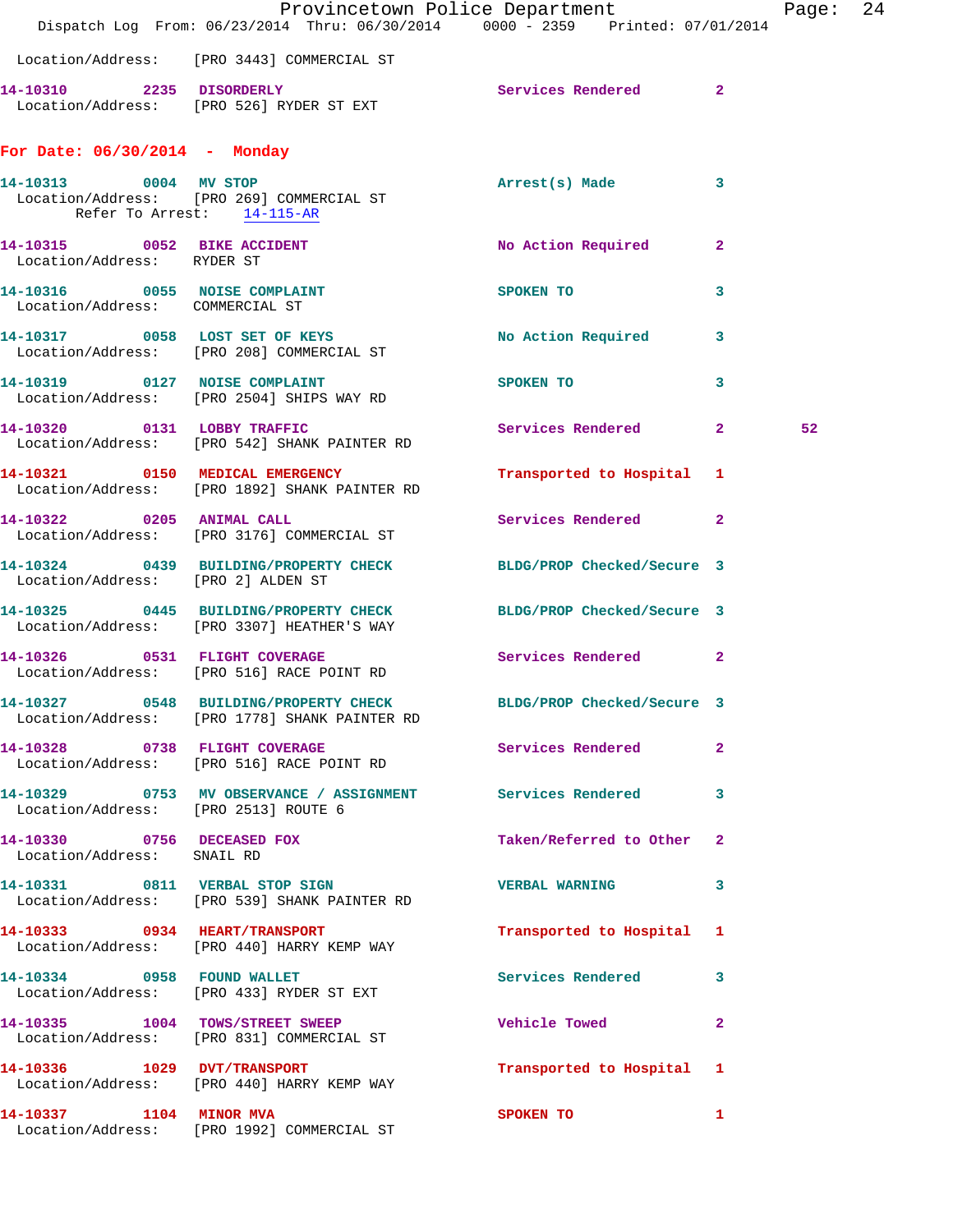|                                       | 14-10338 1147 SERVE HARASSMENT ORDER<br>Location/Address: [PRO 3670] SHANK PAINTER RD          | Could Not Locate         | $\overline{2}$          |
|---------------------------------------|------------------------------------------------------------------------------------------------|--------------------------|-------------------------|
|                                       | 14-10339 1200 BY-LAW VIOLATION<br>Location/Address: [PRO 2543] MACMILLAN WHARF                 | Services Rendered        | $\overline{a}$          |
|                                       | 14-10340 1216 FOUND CELLPHONE/RETURNED<br>Location/Address: [PRO 542] SHANK PAINTER RD         | Services Rendered        | 3                       |
|                                       | 14-10341 1224 TRAFFIC CONTROL<br>Location/Address: [PRO 1223] COMMERCIAL ST                    | <b>GONE ON ARRIVAL</b>   | 3                       |
|                                       | 14-10342 1225 BUILDING/PROPERTY CHECK<br>Location/Address: [PRO 75] CAPTAIN BERTIE RD          | Services Rendered        | 3                       |
|                                       | 14-10343 1304 RESTAURANT WALK-OUT<br>Location/Address: [PRO 2605] COMMERCIAL ST                | <b>Services Rendered</b> | $\mathbf{2}$            |
|                                       | 14-10344 1312 PARKED MV COMPLAINT<br>Location/Address: [PRO 292] COMMERCIAL ST                 | Services Rendered        | 2                       |
|                                       | 14-10346 1343 DISABLED USPO TRUCK<br>Location/Address: WINTHROP ST + COMMERCIAL ST             | No Action Required       | $\overline{\mathbf{2}}$ |
|                                       | 14-10347 1353 SERVE HARASSMENT ORDER<br>Location/Address: [PRO 3670] SHANK PAINTER RD          | <b>GONE ON ARRIVAL</b>   | 2                       |
|                                       | 14-10348 1413 MEDICAL EMERGENCY<br>Location/Address: [PRO 440] HARRY KEMP WAY                  | Transported to Hospital  | 1                       |
|                                       | 14-10349 1415 FOUND CREDIT CARD<br>Location/Address: [PRO 526] RYDER ST EXT                    | No Action Required       | 3                       |
| Location/Address: [PRO 660] PRINCE ST | 14-10350 1507 LARCENY /FORGERY/ FRAUD                                                          | Services Rendered        | $\overline{a}$          |
|                                       | 14-10351 1556 FOUND CARD CARRIER<br>Location/Address: [PRO 542] SHANK PAINTER RD               | <b>Services Rendered</b> | 3                       |
| 14-10352 1613 MV HIT & RUN            | Location/Address: [PRO 352] COMMERCIAL ST                                                      | Services Rendered        | $\mathbf{2}$            |
| 14-10353 1642 BIKE GENERAL            | Location/Address: [PRO 208] COMMERCIAL ST                                                      | Services Rendered        | $\mathbf{2}$            |
| 14-10354 1653 FOUND IPHONE            | Location/Address: COMMERCIAL ST + COURT ST                                                     | <b>Services Rendered</b> | 3                       |
| Location/Address: RACE POINT RD       | 14-10355 1802 CHILD ENDANGERMENT                                                               | Services Rendered        | $\overline{a}$          |
| 14-10356 1823 LOST WALLET             | Location/Address: [PRO 2543] MACMILLAN WHARF                                                   | Services Rendered        | 3                       |
|                                       | 14-10357 1839 ASSIST AGENCY / MUTUAL AID Could Not Locate<br>Location: [PRO 3431] LOPES SQUARE |                          | 3                       |
|                                       | 14-10358 1852 LOST BLACK BACK PACK<br>Location/Address: [PRO 2543] MACMILLAN WHARF             | <b>Services Rendered</b> | 3                       |
|                                       | 14-10359 1915 FOUND I PHONE<br>Location/Address: [PRO 105] COMMERCIAL ST                       | <b>Services Rendered</b> | 3                       |
| 14-10361 1932 COMPLAINT               | Location/Address: [PRO 274] COMMERCIAL ST                                                      | Services Rendered        | 3                       |
| 14-10362 1941 SHOPLIFTING             | Location/Address: [PRO 230] COMMERCIAL ST                                                      | <b>Services Rendered</b> | 3                       |
|                                       | 14-10363 1954 FOUND MA DL/HEALTH CARDS Services Rendered                                       |                          | 3                       |